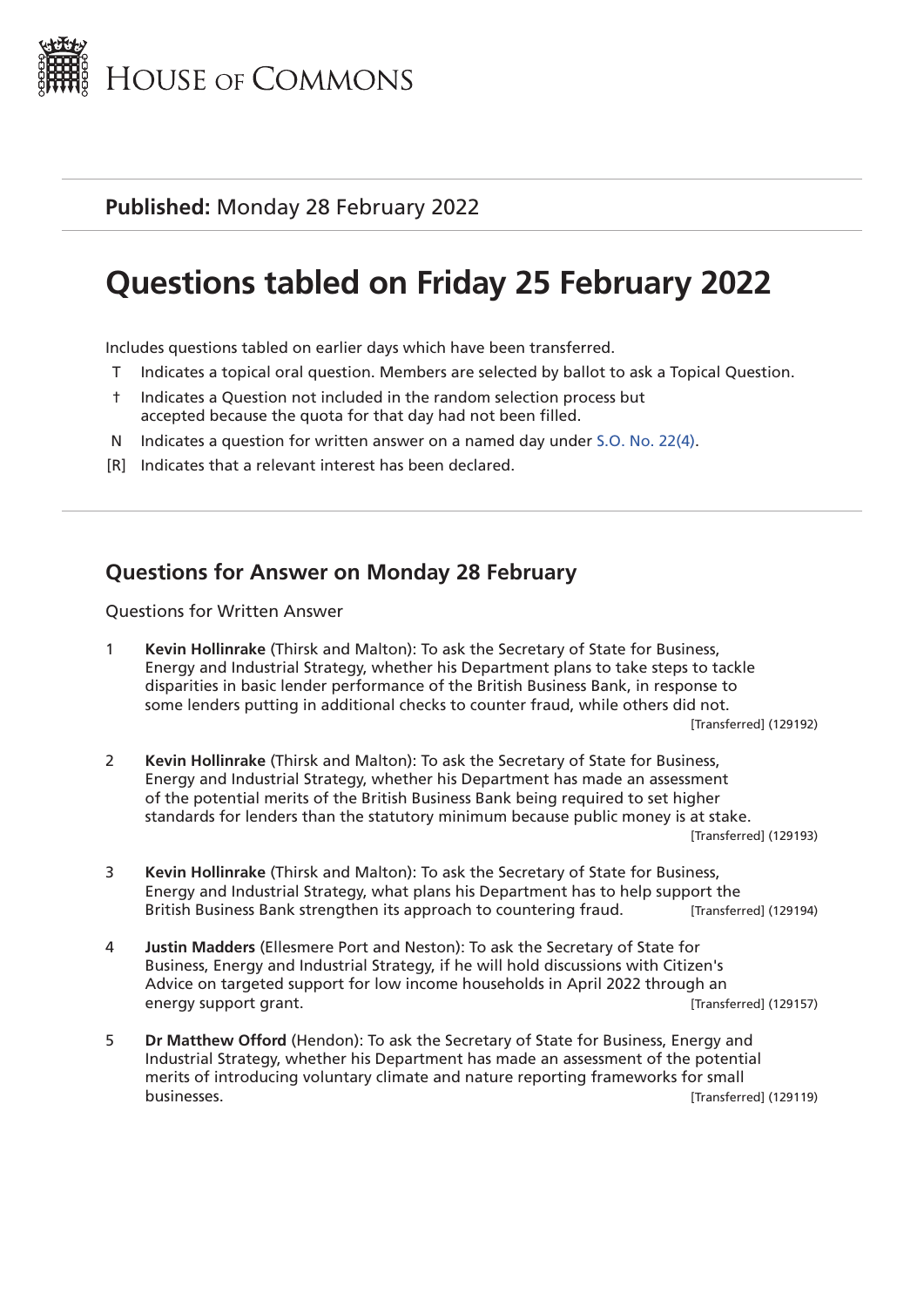- 6 **Dr Matthew Offord** (Hendon): To ask the Secretary of State for Levelling Up, Housing and Communities, what estimate his Department has made of the number of new homes constructed by the Mayor of London from the £3.15 billion grant to London's Affordable Homes Programme announced following the Autumn Statement in November 2016. [Transferred] (129106)
- 7 **Sir Mark Hendrick** (Preston): To ask the Secretary of State for Work and Pensions, what support she is providing to employers to help women considering leaving the workforce due to symptoms of menopause. The state of the symptoms of menopause. Transferred (129062)
- 8 **Ms Lyn Brown** (West Ham): To ask the Secretary of State for Foreign, Commonwealth and Development Affairs, with reference to Somalia Drought Situation Report No. 4, published by UN OCHA on 20 February 2022, what assessment she has made of the implications for her policies of the increase in the number of people (a) internally displaced and (b) affected by the severe drought between December 2021 and February 2022. [Transferred] (129079)
- 9 **Caroline Lucas** (Brighton, Pavilion): To ask the Secretary of State for the Home Department, when she will publish her response to the consultation on personal emergency evacuation plans; what the reasons are for the time taken to analyse feedback to date; and if she will make a statement. [Transferred] (129104)

## **Questions for Answer on Tuesday 1 March**

Questions for Written Answer

| $\mathbf{1}$ | Philip Davies (Shipley): To ask the Attorney General, if she will take steps to ensure<br>that her Department and its agencies remove all internal covid-19 related policies,<br>restrictions and mask mandates.                                                   | (129777) |
|--------------|--------------------------------------------------------------------------------------------------------------------------------------------------------------------------------------------------------------------------------------------------------------------|----------|
| 2            | Philip Davies (Shipley): To ask the Minister for the Cabinet Office, if he will take steps<br>to ensure that his Department and its agencies remove all internal covid-19 related<br>policies, restrictions and mask mandates.                                     | (129778) |
| 3            | John McDonnell (Hayes and Harlington): To ask the Minister for the Cabinet Office,<br>what recent assessment he has made of the potential policy implications for the Civil<br>Service of the Whitehall One and Two longitudinal health surveys of Civil Servants. | (129731) |
| 4            | John McDonnell (Hayes and Harlington): To ask the Minister for the Cabinet Office,<br>what response his Department made to the PCS union's letter of 22 February 2021<br>regarding Whitehall Studies, Sick Leave and Sick Trigger Points.                          | (129732) |
| 5            | John McDonnell (Hayes and Harlington): To ask the Minister for the Cabinet Office,<br>if he will make an assessment of the average number of sick days taken by people in<br>each grade of the Civil Service.                                                      | (129733) |
| 6            | John McDonnell (Hayes and Harlington): To ask the Minister for the Cabinet Office,<br>whether policy initiatives were launched by his Department in response to the<br>publication of the booklet, Work, Stress and Health: the Whitehall II Study, in 2004.       | (129734) |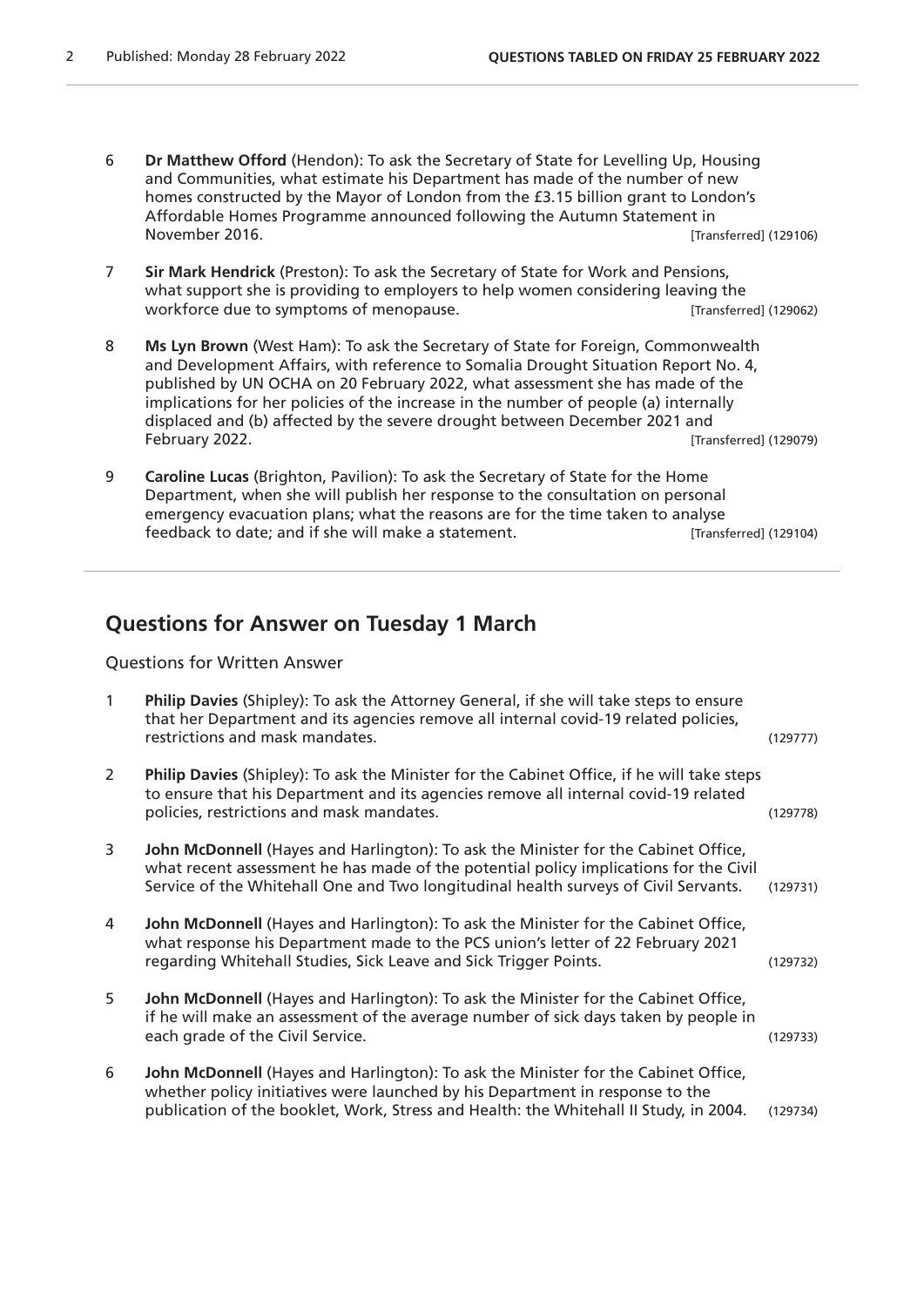| $\overline{7}$ | Stuart Anderson (Wolverhampton South West): To ask the Secretary of State for<br>Business, Energy and Industrial Strategy, what steps his Department is taking in<br>response to the recommendations of the National Audit Office's review of the Green<br>Homes Grant Voucher Scheme.                                                                                         | (129896) |
|----------------|--------------------------------------------------------------------------------------------------------------------------------------------------------------------------------------------------------------------------------------------------------------------------------------------------------------------------------------------------------------------------------|----------|
| 8              | Sir Robert Buckland (South Swindon): To ask the Secretary of State for Business,<br>Energy and Industrial Strategy, whether his Department plans to bring forward<br>legislative proposals in the next parliamentary session to put the new Digital Markets<br>Unit within the Competition and Markets Authority on a statutory basis.                                         | (129806) |
| 9              | Philip Davies (Shipley): To ask the Secretary of State for Business, Energy and<br>Industrial Strategy, if he will take steps to ensure that his Department and its<br>agencies remove all internal covid-19 related policies, restrictions and mask mandates.(129763)                                                                                                         |          |
| 10             | Simon Fell (Barrow and Furness): To ask the Secretary of State for Business, Energy<br>and Industrial Strategy, what progress his Department has made on the commitment<br>in the Future of Carbon Pricing document to develop a long-term decarbonisation<br>funding stream, funded by UK Emissions Trading Scheme auction income, to support<br>Energy Intensive Industries. | (129897) |
| 11             | Sir Robert Buckland (South Swindon): To ask the Secretary of State for Digital,<br>Culture, Media and Sport, whether she plans to bring forward legislative proposals<br>this year to provide the Digital Markets Unit with full statutory powers.                                                                                                                             | (129804) |
| 12             | Sir Robert Buckland (South Swindon): To ask the Secretary of State for Digital,<br>Culture, Media and Sport, what steps the Government is taking to ensure that a level<br>playing field is established by legislative and regulatory means to allow UK news<br>publishers to negotiate for fair payment by technology companies for the news<br>content they generate.        | (129805) |
| 13             | Philip Davies (Shipley): To ask the Secretary of State for Digital, Culture, Media and<br>Sport, if she will take steps to ensure that her Department and its agencies remove all<br>internal covid-19 related policies, restrictions and mask mandates.                                                                                                                       | (129764) |
| 14             | Ian Paisley (North Antrim): To ask the Secretary of State for Digital, Culture, Media<br>and Sport, what discussions she has had with independent news publishers regarding<br>the news publisher definition in the Online Safety Bill; and if she will make a<br>statement.                                                                                                   | (129810) |
| 15             | Ms Lyn Brown (West Ham): To ask the Secretary of State for Education, whether his<br>Department plans to publish guidance for schools on how to support trans children<br>within the next year; and what contact his Department has had with the EHRC in<br>relation to previous plans for such guidance.                                                                      | (129780) |
| 16             | Philip Davies (Shipley): To ask the Secretary of State for Education, if he will take<br>steps to ensure that his Department and its agencies remove all internal covid-19<br>related policies, restrictions and mask mandates.                                                                                                                                                | (129765) |
| 17             | Luke Pollard (Plymouth, Sutton and Devonport): To ask the Secretary of State for<br>Education, how many CO2 monitors his Department has issued to schools in the last<br>12 months.                                                                                                                                                                                            | (129886) |
| 18             | Luke Pollard (Plymouth, Sutton and Devonport): To ask the Secretary of State for<br>Education, whether his Department is still issuing CO2 monitors to schools to help<br>tackle the spread of covid-19.                                                                                                                                                                       | (129887) |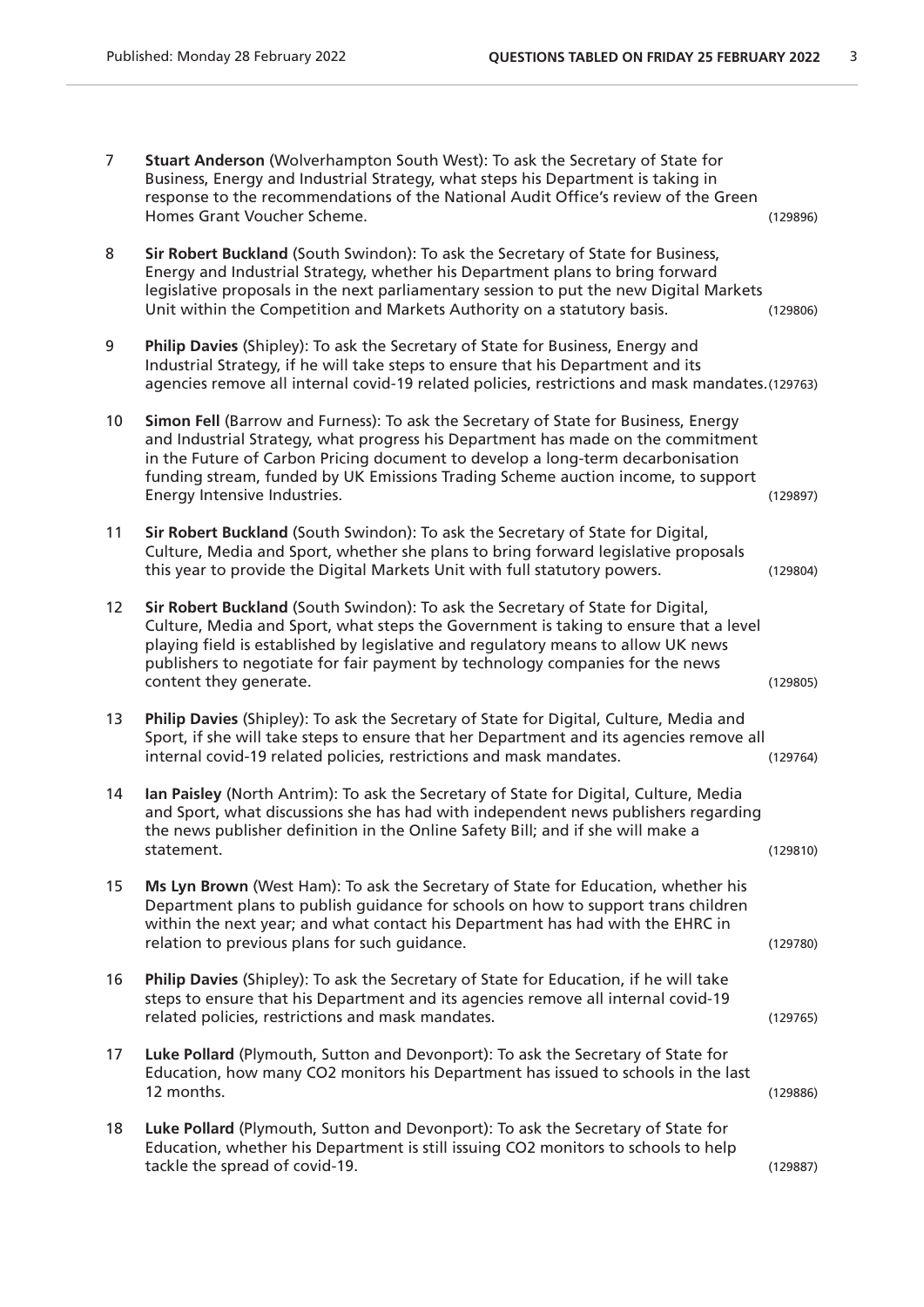| 19 | Luke Pollard (Plymouth, Sutton and Devonport): To ask the Secretary of State<br>for Education, how much funding he plans to release to schools for improving<br>ventilation to reduce covid-19 infection rates in the next 12 months.                                                                               | (129888) |
|----|---------------------------------------------------------------------------------------------------------------------------------------------------------------------------------------------------------------------------------------------------------------------------------------------------------------------|----------|
| 20 | Cat Smith (Lancaster and Fleetwood): To ask the Secretary of State for Education,<br>whether the proposals in relation to Minimum Eligibility Requirements included<br>in the Higher Education policy statement and reform consultation will apply to<br>university students currently enrolled on a degree course. | (129830) |
| 21 | Munira Wilson (Twickenham): To ask the Secretary of State for Education, what<br>support his Department provides for children who have been orphaned as a result of<br>covid-19.                                                                                                                                    | (129898) |
| 22 | Munira Wilson (Twickenham): To ask the Secretary of State for Education, what<br>assessment his Department has made of the potential impact of school attendance<br>targets on clinically vulnerable families attempting to shield from covid-19.                                                                   | (129899) |
| 23 | Philip Davies (Shipley): To ask the Secretary of State for Environment, Food and Rural<br>Affairs, if he will take steps to ensure that his Department and its agencies remove all<br>internal covid-19 related policies, restrictions and mask mandates.                                                           | (129766) |
| 24 | Sir Mike Penning (Hemel Hempstead): To ask the Secretary of State for Environment,<br>Food and Rural Affairs, what progress he has made on banning the import of foie<br>gras; and if he will make a statement.                                                                                                     | (129762) |
| 25 | Philip Davies (Shipley): To ask the Secretary of State for International Trade, if she will<br>take steps to ensure that her Department and its agencies remove all internal covid-<br>19 related policies, restrictions and mask mandates.                                                                         | (129767) |
| 26 | Mr Tanmanjeet Singh Dhesi (Slough): To ask the Secretary of State for International<br>Trade, if he will publish the annual value of (a) imports of alcoholic spirits from Russia<br>to the UK and (b) exports of alcoholic spirits from the UK to Russia.                                                          | (129867) |
| 27 | Sir Mark Hendrick (Preston): To ask the Secretary of State for International Trade,<br>what recent assessment she has made of trends in the level of (a) exports and (b)<br>imports between the UK and the Republic of Ireland.                                                                                     | (129739) |
| 28 | Sir Mark Hendrick (Preston): To ask the Secretary of State for International Trade,<br>what steps her Department is taking to ensure that Fairtrade farmers and workers<br>are considered in the UK Government's trade policy.                                                                                      | (129740) |
| 29 | Sir Mark Hendrick (Preston): To ask the Secretary of State for International Trade,<br>what steps her Department is taking to ensure future trade deals tackle poverty in<br>line with the Government's commitments to deliver the sustainable development<br>goals.                                                | (129741) |
| 30 | Sir Mark Hendrick (Preston): To ask the Secretary of State for International Trade,<br>whether her Department has made progress on securing trade deals with individual<br>American states.                                                                                                                         | (129742) |
| 31 | Peter Aldous (Waveney): To ask the Secretary of State for Levelling Up, Housing and<br>Communities, what the deadline is for local authorities to submit a local investment<br>plan to his Department to unlock UK Shared Prosperity Fund funding from the year 1<br>tranche of that fund.                          | (129803) |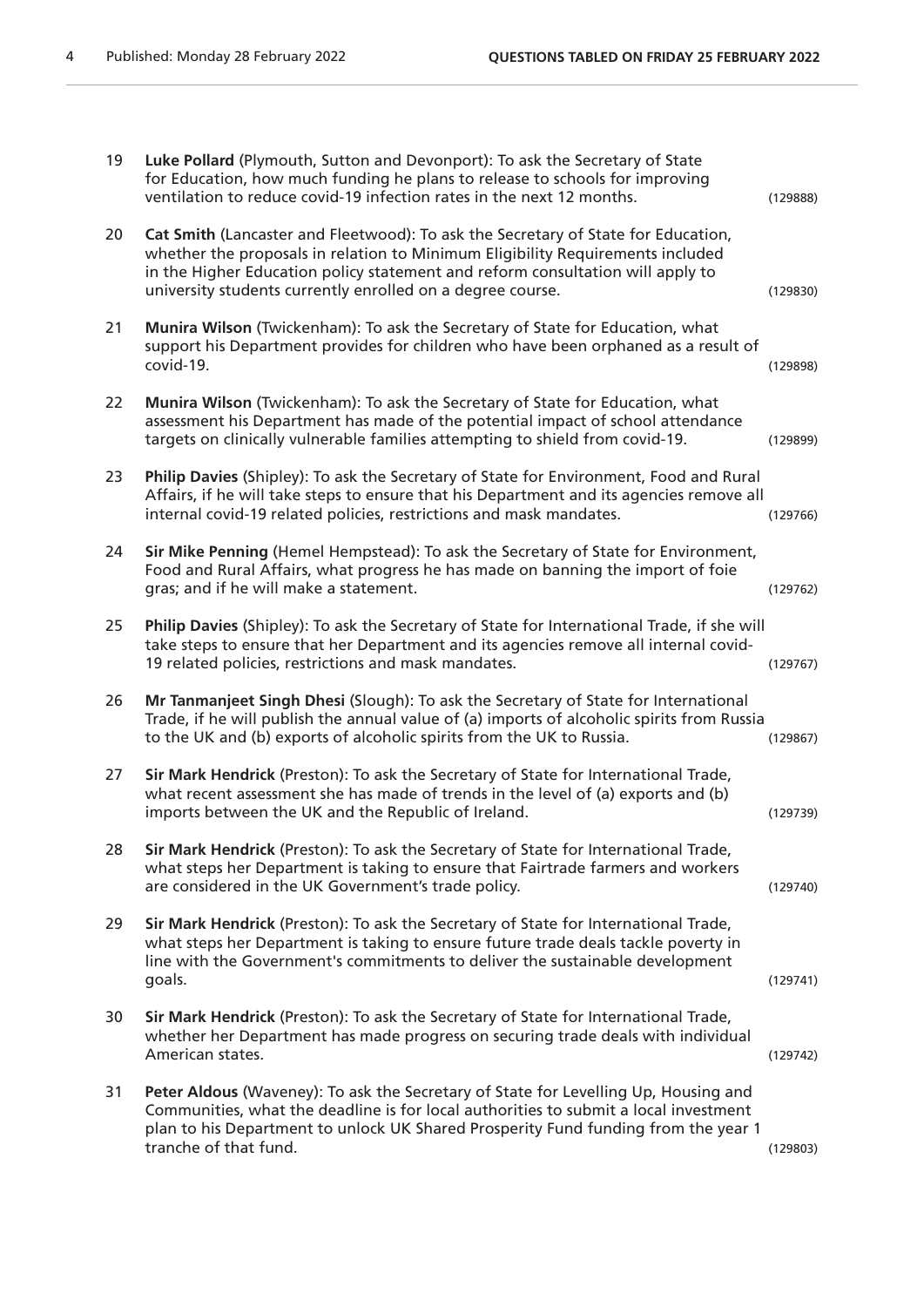| Philip Davies (Shipley): To ask the Secretary of State for Levelling Up, Housing and<br>Communities, if he will take steps to ensure that his Department and its agencies<br>remove all internal covid-19 related policies, restrictions and mask mandates.                                                                                                                                                                           | (129768) |
|---------------------------------------------------------------------------------------------------------------------------------------------------------------------------------------------------------------------------------------------------------------------------------------------------------------------------------------------------------------------------------------------------------------------------------------|----------|
| Mr Kevan Jones (North Durham): To ask the Secretary of State for Levelling Up,<br>Housing and Communities, whether he plans to introduce building regulations<br>banning the positioning of letter boxes at a low level.                                                                                                                                                                                                              | (129743) |
| Rebecca Long Bailey (Salford and Eccles): To ask the Secretary of State for Levelling<br>Up, Housing and Communities, what steps his Department is taking to amend (a)<br>retrospectively and (b) existing unfair leasehold contracts.                                                                                                                                                                                                | (129824) |
| Rebecca Long Bailey (Salford and Eccles): To ask the Secretary of State for<br>Levelling Up, Housing and Communities, what steps his Department is taking to<br>(a) retrospectively address and (b) reform practices leading to unfair ground rent<br>contracts.                                                                                                                                                                      | (129825) |
| Justin Madders (Ellesmere Port and Neston): To ask the Secretary of State for<br>Levelling Up, Housing and Communities, what steps he will take to ensure (a)<br>investment in and (b) benefits for the local area from a hydrogen village in the North<br>West by 2025.                                                                                                                                                              | (129828) |
| Philip Davies (Shipley): To ask the Secretary of State for Transport, if he will take steps<br>to ensure that his Department and its agencies remove all internal covid-19 related<br>policies, restrictions and mask mandates.                                                                                                                                                                                                       | (129769) |
| Dehenna Davison (Bishop Auckland): To ask the Secretary of State for Transport,<br>what steps is the Government taking to ensure there is an adequate supply of rest<br>areas for HGV drivers.                                                                                                                                                                                                                                        | (129895) |
| Mr Tanmanjeet Singh Dhesi (Slough): To ask the Secretary of State for Transport, how<br>many Russian ships dock at UK ports each year in order to (a) refuel or (b) resupply.                                                                                                                                                                                                                                                         | (129872) |
| Alan Brown (Kilmarnock and Loudoun): To ask the Secretary of State for Work and<br>Pensions, when the Parliamentary and Health Service Ombudsman asked for further<br>information on the ongoing case regarding communication of changes to state<br>pensions; when her Department was asked to supply additional information; on what<br>date her Department plans to submit that information; and if she make a statement. (129833) |          |
| Alan Brown (Kilmarnock and Loudoun): To ask the Secretary of State for Work and<br>Pensions, what the total value was of maternity allowance payments for people<br>resident in (a) Scotland and (b) rest of the UK in each year since 2010.                                                                                                                                                                                          | (129834) |
| Alan Brown (Kilmarnock and Loudoun): To ask the Secretary of State for Work and<br>Pensions, what the total value was of Bereavement Support Payments made to<br>people resident in (a) Scotland and (b) rest of the UK in each year since 2000.                                                                                                                                                                                      | (129835) |
| Alan Brown (Kilmarnock and Loudoun): To ask the Secretary of State for Work and<br>Pensions, what the total value was of contribution-based Employment and Support<br>Allowance payments made to people resident in (a) Scotland and (b) the rest of the<br>UK in each year since 2000.                                                                                                                                               | (129836) |
|                                                                                                                                                                                                                                                                                                                                                                                                                                       |          |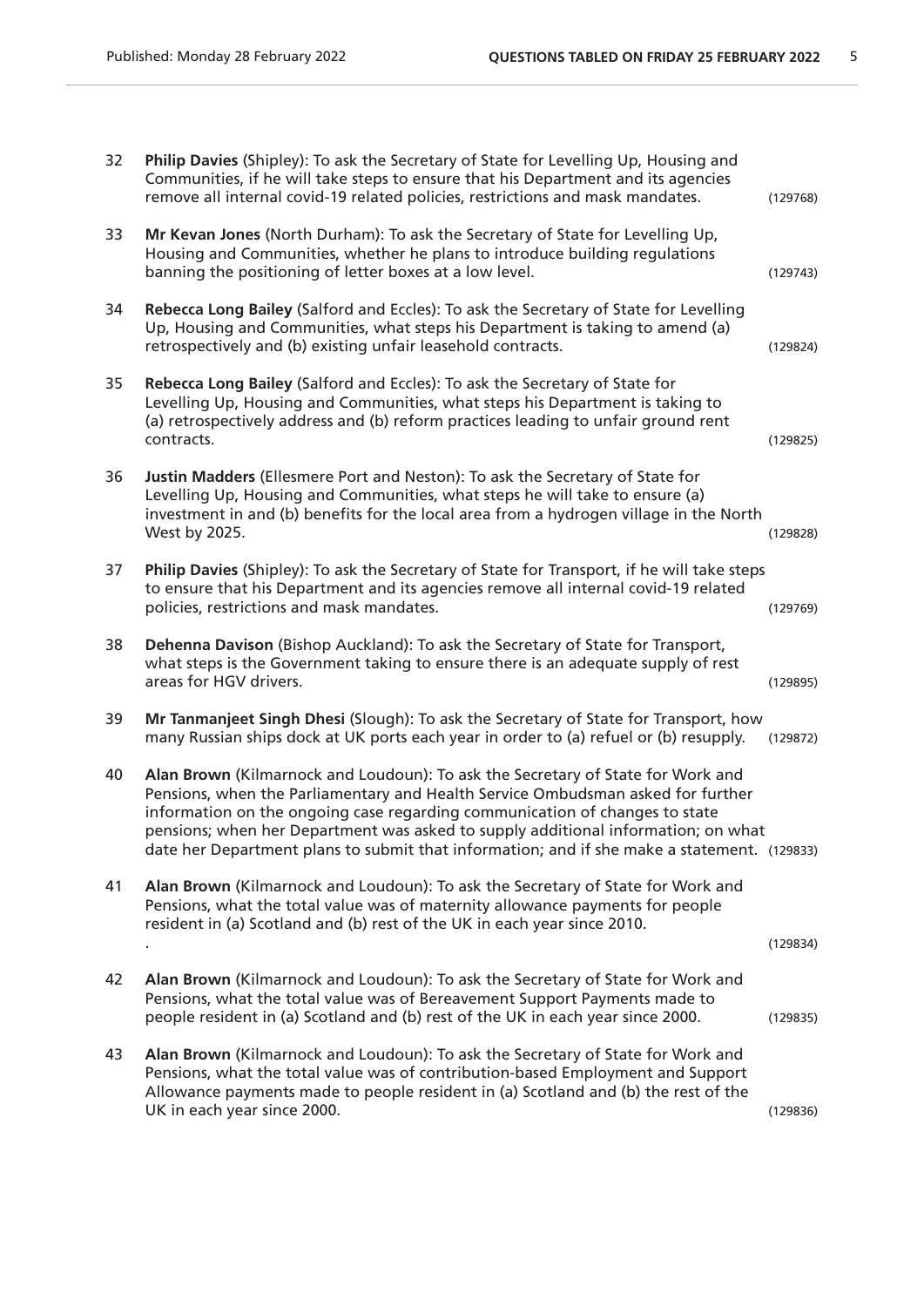| 44 | Alan Brown (Kilmarnock and Loudoun): To ask the Secretary of State for Work<br>and Pensions, what total value was of contribution-based Jobseeker's Allowance<br>payments made to people resident in (a) Scotland and (b) the rest of the UK in each<br>year since 2000.                                                                                                                                | (129837) |
|----|---------------------------------------------------------------------------------------------------------------------------------------------------------------------------------------------------------------------------------------------------------------------------------------------------------------------------------------------------------------------------------------------------------|----------|
| 45 | Alan Brown (Kilmarnock and Loudoun): To ask the Secretary of State for Work and<br>Pensions, how many people in receipt of a UK pension currently live in the states<br>of (a) Alaska, (b) Michigan, (c) Maine, (d) Minnesota, (e) Montana, (f) New York (g)<br>Washington, (h) North Dakota, (i) Ohio, (j) Vermont, (k) New Hampshire, (l) Idaho<br>and (m) Pennsylvania.                              | (129839) |
| 46 | Alan Brown (Kilmarnock and Loudoun): To ask the Secretary of State for Work and<br>Pensions, how many people in receipt of a UK pension live in (a) British Columbia, (b)<br>Yukon, (c) Ontario, (d) New Brunswick, (e) Nova Scotia, (f) Quebec, (g) Alberta, (h)<br>Saskatchewan, (i) Quebec and (j) Manitoba.                                                                                         | (129840) |
| 47 | Alan Brown (Kilmarnock and Loudoun): To ask the Secretary of State for Work and<br>Pensions, which nations requested reciprocal social security agreements, and on what<br>dates those requests were made, from 1970 to date.                                                                                                                                                                           | (129841) |
| 48 | Alan Brown (Kilmarnock and Loudoun): To ask the Secretary of State for Work and<br>Pensions, how many people in receipt of a UK pension currently live in the Falkland<br>Islands.                                                                                                                                                                                                                      | (129842) |
| 49 | Philip Davies (Shipley): To ask the Secretary of State for Work and Pensions, if she will<br>take steps to ensure that her Department and its agencies remove all internal covid-<br>19 related policies, restrictions and mask mandates.                                                                                                                                                               | (129770) |
| 50 | Sir Mark Hendrick (Preston): To ask the Secretary of State for Work and Pensions,<br>what steps her Department is taking to tackle situations in which benefits may have<br>been wrongly ended as a result of a lack of medical evidence related to the covid-19<br>outbreak.                                                                                                                           | (129904) |
|    | 51N Mr Richard Holden (North West Durham): To ask the Secretary of State for Work and<br>Pensions, whether her Department has made an assessment of the increase in tax<br>relief for those aged 18-21 that would result from auto-enrolment of pensions being<br>extended to that age group.<br>[Transferred] (129265)                                                                                 |          |
|    | 52N Mr Richard Holden (North West Durham): To ask the Secretary of State for Work and<br>Pensions, if her Department will make an assessment of the increase in tax relief for<br>part-time workers that would result from auto enrolment being extended to those<br>earning under £10,000 a year; and what proportion of that amount would benefit (a)<br>women and (b) men.<br>[Transferred] (129266) |          |
| 53 | Rachael Maskell (York Central): To ask the Secretary of State for Work and Pensions,<br>what assessment she has made of the impact of not uprating benefits in line with<br>inflation on levels of child poverty in York Central.                                                                                                                                                                       | (129845) |
| 54 | Luke Pollard (Plymouth, Sutton and Devonport): To ask the Secretary of State for<br>Work and Pensions, how many UK residents who were trapped in Afghanistan for<br>longer than 12 weeks in 2021 subsequently had their tax credits claims ended.                                                                                                                                                       | (129883) |
| 55 | Luke Pollard (Plymouth, Sutton and Devonport): To ask the Secretary of State for<br>Work and Pensions, what assessment she has made of the financial impact on<br>families who were trapped in in Afghanistan for longer than 12 weeks in 2021 of the<br>suspension of their claims for tax credits.                                                                                                    | (129884) |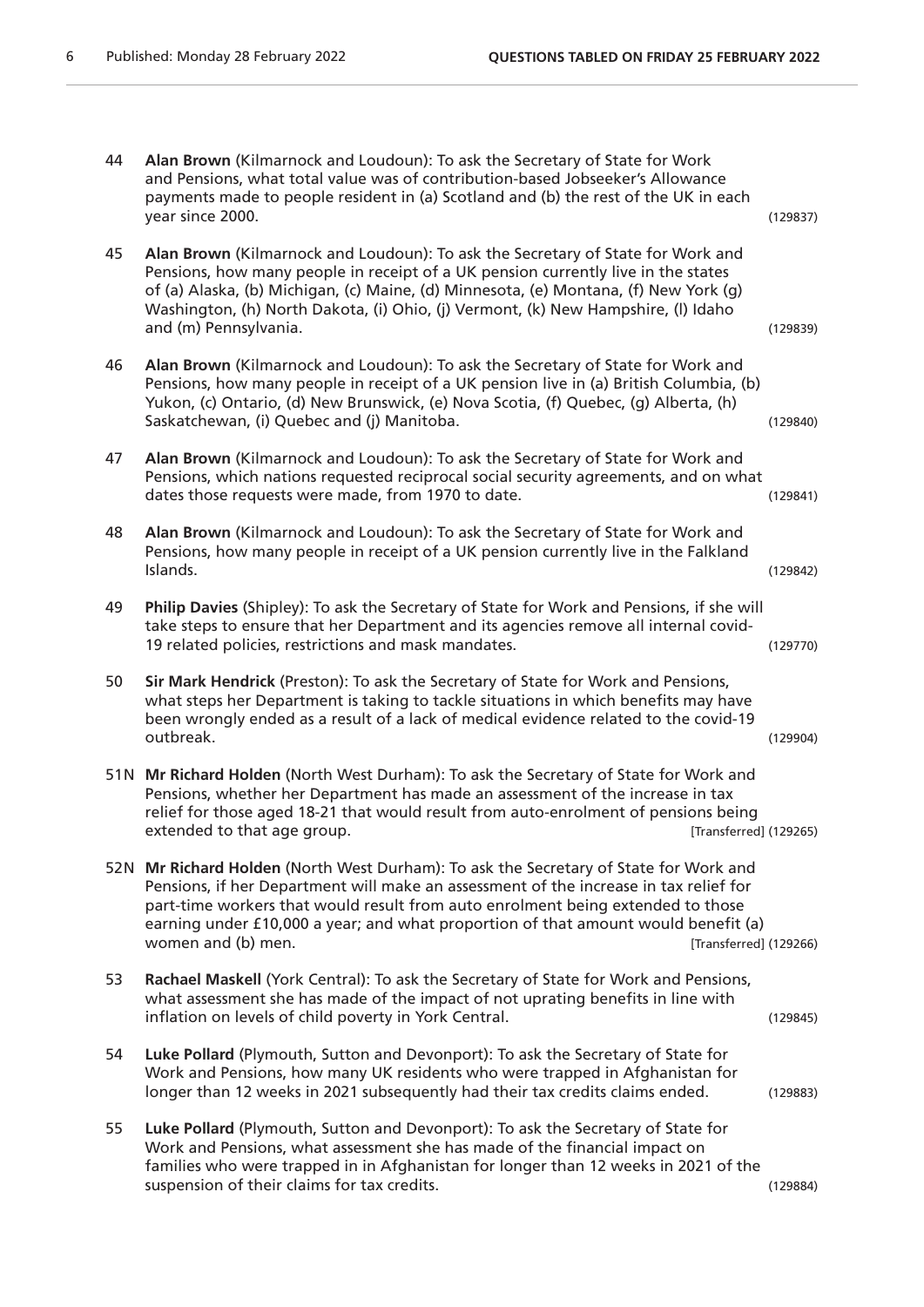| 56 | Luke Pollard (Plymouth, Sutton and Devonport): To ask the Secretary of State for<br>Work and Pensions, whether she has made an assessment of the potential merits<br>of introducing an exception to the termination of tax credit applications due to<br>absence in the event that the applicant was not able to safely return to the UK from<br>Afghanistan.       | (129885) |
|----|---------------------------------------------------------------------------------------------------------------------------------------------------------------------------------------------------------------------------------------------------------------------------------------------------------------------------------------------------------------------|----------|
| 57 | Ms Lyn Brown (West Ham): To ask the Secretary of State for Health and Social Care,<br>what recent discussions his Department has held with the National Institute for<br>Health and Care Excellence regarding a review into fertility guidelines.                                                                                                                   | (129781) |
| 58 | Philip Davies (Shipley): To ask the Secretary of State for Health and Social Care, if he<br>will take steps to ensure that his Department and its agencies remove all internal<br>covid-19 related policies, restrictions and mask mandates.                                                                                                                        | (129771) |
| 59 | Kate Green (Stretford and Urmston): To ask the Secretary of State for Health and<br>Social Care, what information his Department holds on what professional and ethical<br>standards and requirements apply to practitioners of alternative medicine.                                                                                                               | (129807) |
| 60 | Kate Green (Stretford and Urmston): To ask the Secretary of State for Health and<br>Social Care, what data his Department hold on the number of cases that have been<br>recorded where patients have complained of side effects from the use of Roaccutane<br>in each year since 2014.                                                                              | (129808) |
| 61 | Kate Green (Stretford and Urmston): To ask the Secretary of State for Health and<br>Social Care, what steps he is taking to help ensure that medical professionals inform<br>patients to possible side effects of Roaccutane.                                                                                                                                       | (129809) |
| 62 | Sir Mark Hendrick (Preston): To ask the Secretary of State for Health and Social Care,<br>what plans his Department has to encourage the uptake of covid-19 (a) booster<br>vaccinations and (b) future vaccinations.                                                                                                                                                | (129735) |
| 63 | Sir Mark Hendrick (Preston): To ask the Secretary of State for Health and Social<br>Care, what plans his Department has to address the backlog in (a) CT and (b) MRI<br>appointments.                                                                                                                                                                               | (129736) |
| 64 | Sir Mark Hendrick (Preston): To ask the Secretary of State for Health and Social Care,<br>what steps his Department is taking to tackle the impact of staff absences due to the<br>Omicron covid-19 variant on delivering care.                                                                                                                                     | (129737) |
| 65 | Sir Mark Hendrick (Preston): To ask the Secretary of State for Health and Social<br>Care, whether he has made an assessment of the potential merits of creating a<br>compensation scheme for NHS frontline workers who have been unable to return to<br>work due to the impact of long covid.                                                                       | (129738) |
| 66 | Andrew Lewer (Northampton South): To ask the Secretary of State for Health and<br>Social Care, whether his Department plans to make an assessment of the costs,<br>benefits and risks to the public in line with the Better Regulation guidance, when<br>drafting forthcoming Tobacco and Related Products regulations.                                             | (129879) |
| 67 | Rachael Maskell (York Central): To ask the Secretary of State for Health and Social<br>Care, pursuant to the Answer of 26 January 2022 to Question 110446 on Advisory<br>Committee on Borderline Substances: Standards, what extent of response the<br>Advisory Committee on Borderline Substances provides to all types of applications<br>within 28 working days. | (129843) |
|    |                                                                                                                                                                                                                                                                                                                                                                     |          |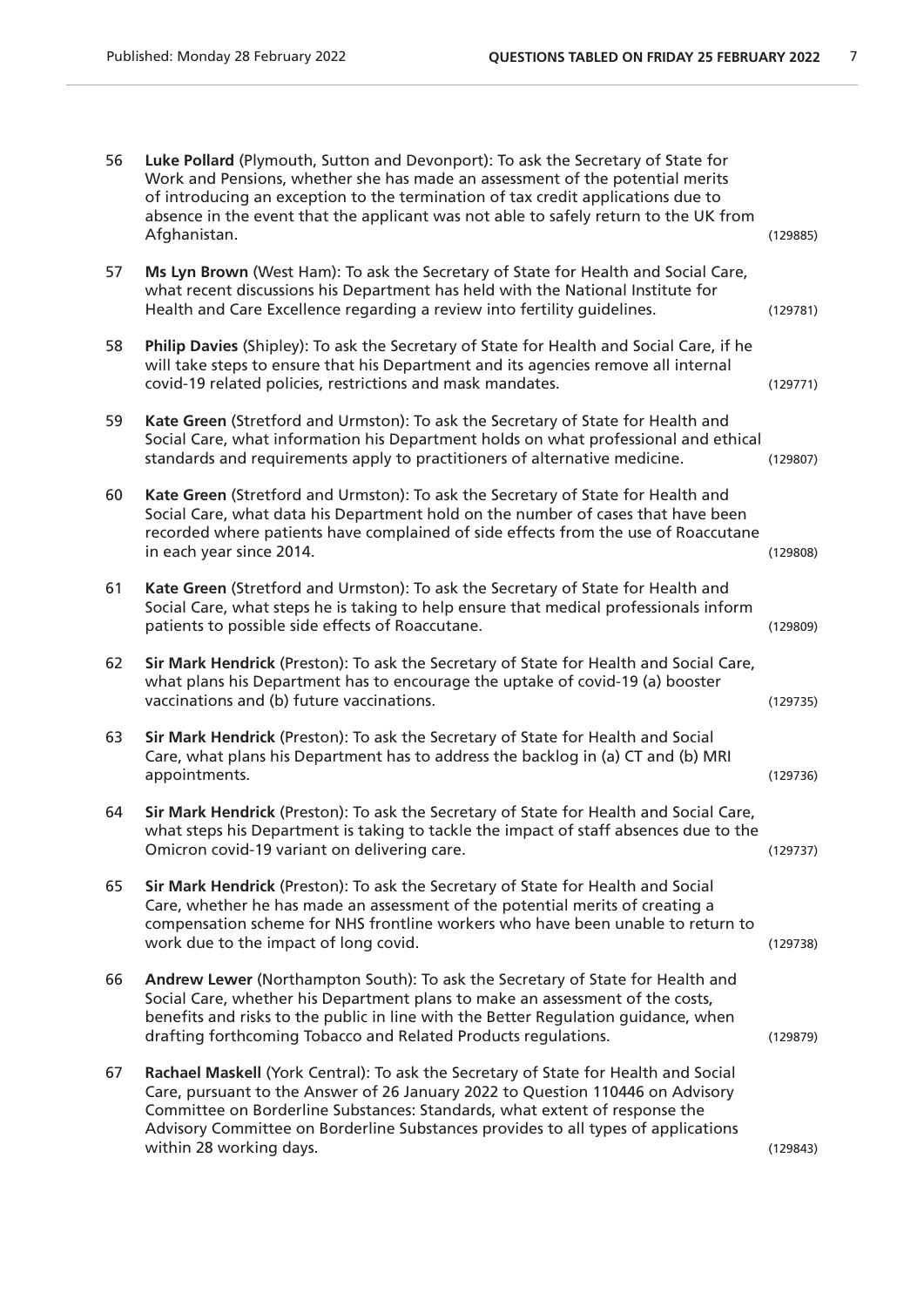| 68 | Rachael Maskell (York Central): To ask the Secretary of State for Health and Social<br>Care, pursuant to the Answer of 26 January 2022 to Question 110447 on Advisory<br>Committee on Borderline Substances: Standards, what assessment he has made of<br>the time it takes for the Advisory Committee on Borderline Substances to provide an<br>application outcome to all application types.                                                                                                                                                                                             | (129844) |
|----|--------------------------------------------------------------------------------------------------------------------------------------------------------------------------------------------------------------------------------------------------------------------------------------------------------------------------------------------------------------------------------------------------------------------------------------------------------------------------------------------------------------------------------------------------------------------------------------------|----------|
| 69 | Matt Vickers (Stockton South): To ask the Secretary of State for Health and Social<br>Care, what the average waiting time is for those seeking a diagnosis of autism; and<br>what steps the Government plans to take to (a) reduce that time and (b) ensure<br>children can access care for autism.                                                                                                                                                                                                                                                                                        | (129901) |
| 70 | Ms Lyn Brown (West Ham): To ask the Secretary of State for Foreign, Commonwealth<br>and Development Affairs, what recent representations she has made to the<br>Government of the Democratic Republic of Congo in relation to the arrest and<br>detention of (a) members of the organisation Lutte Pour Le Changement and (b)<br>other human rights defenders.                                                                                                                                                                                                                             | (129782) |
| 71 | Ms Lyn Brown (West Ham): To ask the Secretary of State for Foreign, Commonwealth<br>and Development Affairs, what recent representations she has made to the<br>Government of Tanzania in relation to (a) the impact on freedom of the press of that<br>country's Media Services Act 2016 and (b) ensuring that independent media outlets<br>can operate freely.                                                                                                                                                                                                                           | (129783) |
| 72 | Ms Lyn Brown (West Ham): To ask the Secretary of State for Foreign, Commonwealth<br>and Development Affairs, with reference to UK boosts access to finance for women-<br>owned businesses and clean energy projects in Nigeria, published on 21 February<br>2022, what data she plans to publish in relation to the impact of the financing facility<br>with First Bank of Nigeria.                                                                                                                                                                                                        | (129784) |
| 73 | Ms Lyn Brown (West Ham): To ask the Secretary of State for Foreign, Commonwealth<br>and Development Affairs, with reference to UK boosts access to finance for women-<br>owned businesses and clean energy projects in Nigeria, published on 21 February<br>2022, in what way the £10 million finance through Infracredit to unlock institutional<br>investment into off-grid clean energy projects in Nigeria will be structured; what<br>return is expected on that funding; and what assessment her Department has made<br>of the potential risks and merits of providing that finance. | (129785) |
| 74 | Ms Lyn Brown (West Ham): To ask the Secretary of State for Foreign, Commonwealth<br>and Development Affairs, what steps she is taking to support (a) ECOWAS and (b) the<br>African Union in relation to the inclusion of criteria relating to accountability and<br>justice for (i) victims of the 2009 Conakry stadium massacre and (ii) victims of other<br>past violations by state military and security service actors in Guinea, in the process<br>for the lifting of sanctions and the normalisation of relations with Guinea.                                                      | (129786) |
| 75 | Ms Lyn Brown (West Ham): To ask the Secretary of State for Foreign, Commonwealth<br>and Development Affairs, what steps she is taking to support the ratification of the<br>African Union's African Disability Protocol.                                                                                                                                                                                                                                                                                                                                                                   | (129787) |
| 76 | Ms Lyn Brown (West Ham): To ask the Secretary of State for Foreign, Commonwealth<br>and Development Affairs, with reference to Central African Republic Situation<br>Report, published by UN OCHA on 21 February 2022, what steps she is taking to<br>support humanitarian agencies in meeting the needs of people affected by violence<br>in the area of Ippy; and what steps she is taking to prevent the use of explosive<br>ordnance in the Central African Republic.                                                                                                                  | (129788) |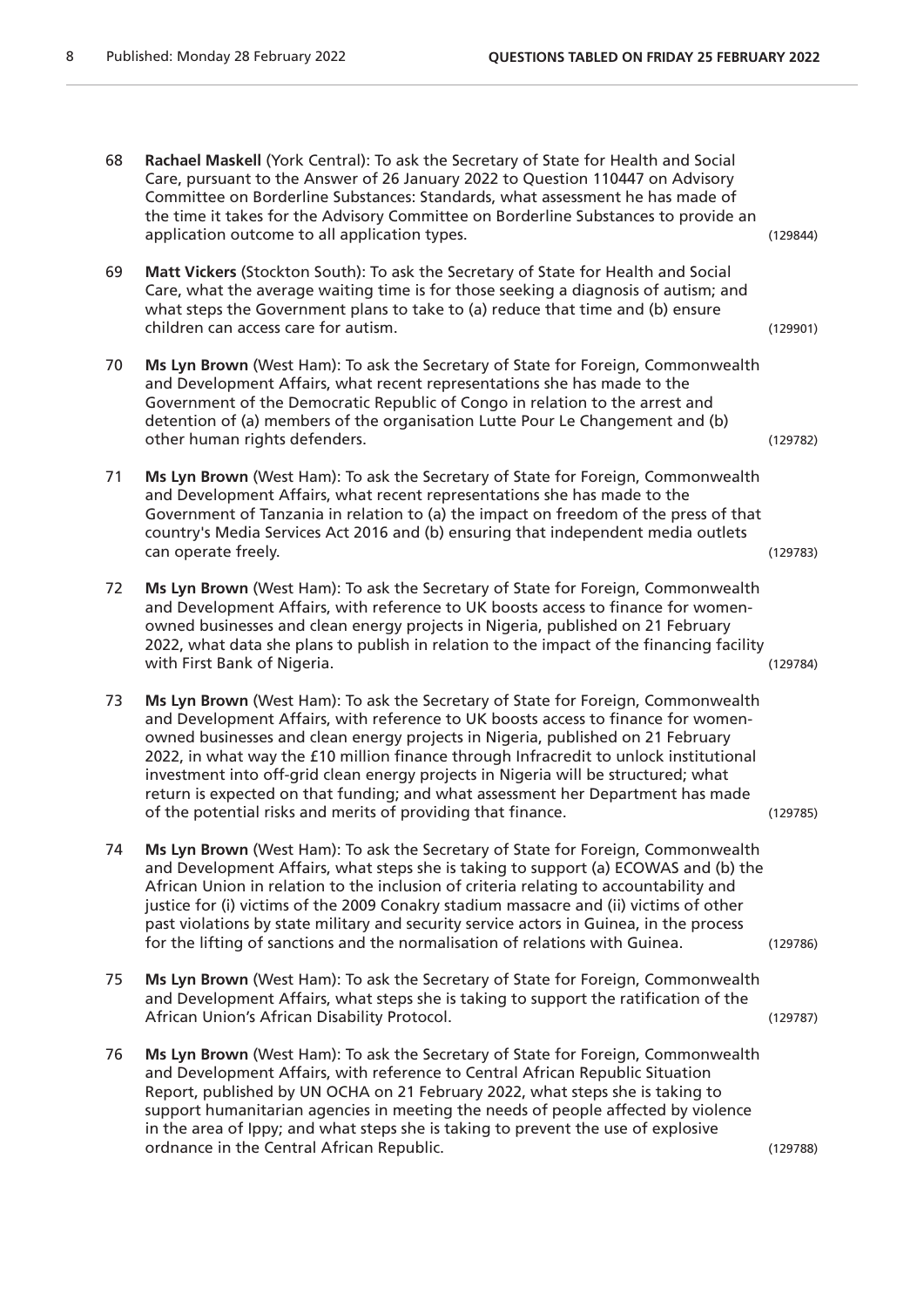- 77 **Ms Lyn Brown** (West Ham): To ask the Secretary of State for Foreign, Commonwealth and Development Affairs, with reference to the findings in the report, Sexual IPV and non-partner rape of female sex workers: Findings of a cross-sectional communitycentric national study in South Africa, published by SSM - Mental Health in December 2021, what recent support she has offered to the Government of South Africa to address the reported high levels of (a) rape and (b) other physical assault by police officers against female sex workers in that country. (129789) 78 **Ms Lyn Brown** (West Ham): To ask the Secretary of State for Foreign, Commonwealth and Development Affairs, what steps she is taking to engage with the German G7 Presidency on agreeing a common approach to (a) debt relief and (b) debt sustainability for debt-distressed developing countries. (129790) 79 **Ms Lyn Brown** (West Ham): To ask the Secretary of State for Foreign, Commonwealth and Development Affairs, what recent diplomatic steps she has taken to influence the implementation of the G20 Common Framework for Debt Treatments to improve (a) timeliness of processes, (b) engagement with debt-distressed countries at earlier stages, (c) transparent estimates by the International Financial Institutions of debt relief requirements for each eligible country, and (d) participation by private creditors. (129791) 80 **Ms Lyn Brown** (West Ham): To ask the Secretary of State for Foreign, Commonwealth and Development Affairs, what estimate she has made of the (a) aggregate and (b) per country impacts on debt service costs to the Debt Service Suspension Initiative countries of (i) the planned end of the Debt Service Suspension Initiative in 2022, (ii) the exhaustion of the August 2021 Special Drawing Rights allocation to these countries, and (iii) expected increases in global interest rates in 2022. (129792) 81 **Ms Lyn Brown** (West Ham): To ask the Secretary of State for Foreign, Commonwealth and Development Affairs, whether she has made an assessment of steps that could be taken to enable financial support for the implementation of the Juba Peace Agreement in Sudan without supporting the coup authorities. (129793) 82 **Ms Lyn Brown** (West Ham): To ask the Secretary of State for Foreign, Commonwealth and Development Affairs, with reference to Investigation: European Group Likely Manipulated Twitter Conversations in Kenya About Reproductive Rights, Health, published by the Mozilla Foundation on 22 February 2022, what representations she is making to developed nation partner states on the need to prevent organisations in their countries from engaging in social media manipulation or disinformation campaigns in (a) least developed and (b) developing states; and what assessment she has made of whether UK-based organisations are engaging in similar activities in (i) Kenya or (ii) other least developed or developing state in Africa. (129794) 83 **Ms Lyn Brown** (West Ham): To ask the Secretary of State for Foreign, Commonwealth and Development Affairs, what steps she is taking to support the Government of Nigeria on the prevention of child marriage. (129795) 84 **Ms Lyn Brown** (West Ham): To ask the Secretary of State for Foreign, Commonwealth and Development Affairs, what steps she is taking to support the Government of the Democratic Republic of Congo in (a) protecting human rights defenders from threats and intimidation, (b) protecting the lives of human rights defenders and (c) protecting the life of human rights defender Dieudonné Tshimpidimbua. (129796) 85 **Ms Lyn Brown** (West Ham): To ask the Secretary of State for Foreign, Commonwealth and Development Affairs, with reference to the finding on page 200 of Tony's
	- Chocolonely's annual report for 2021-22, that 1,701 cases of child labour were found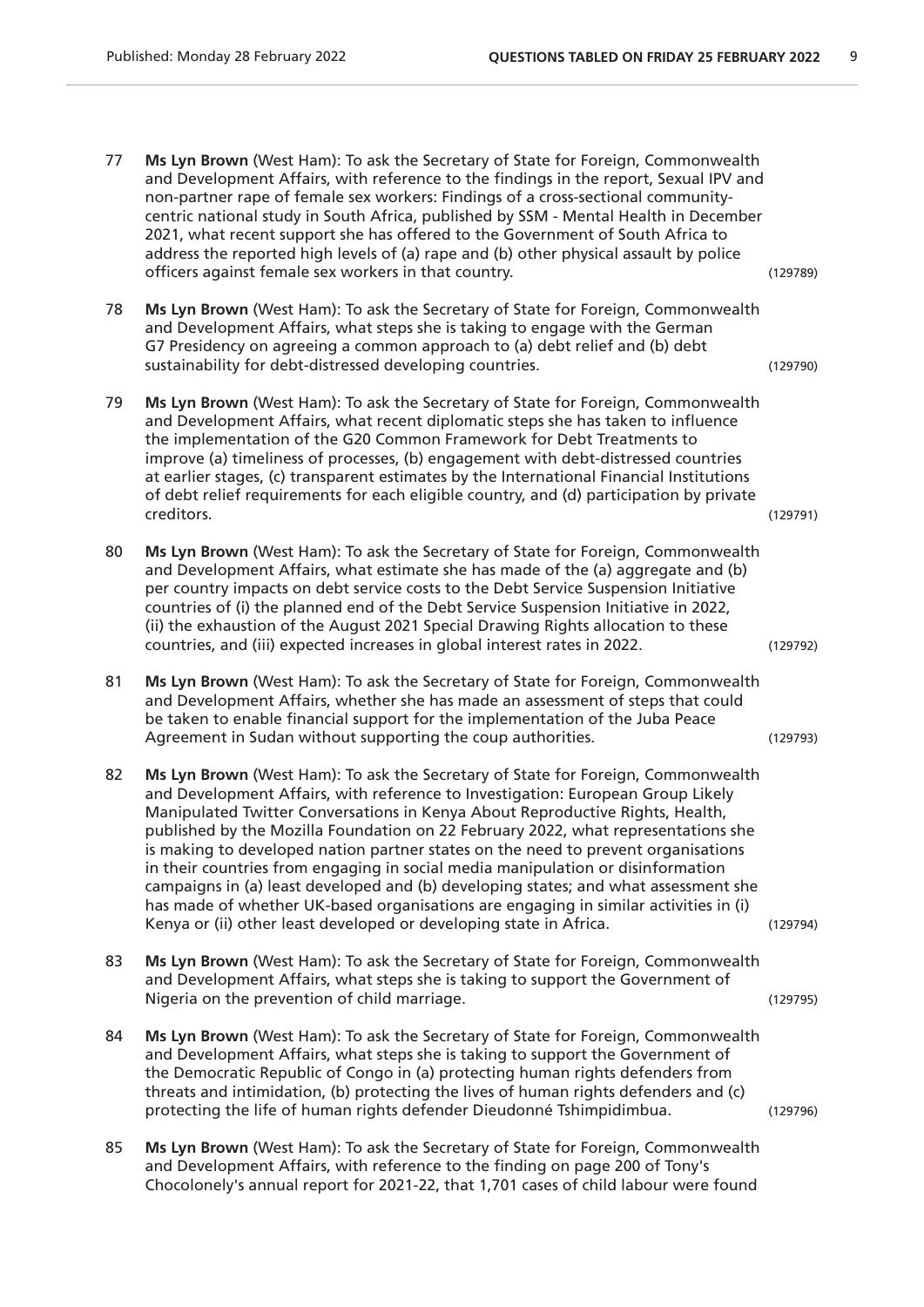among cooperatives in the brand's supply chain, what steps her Department is taking to assist the Governments of (a) Ghana and (b) Côte d'Ivoire in supporting families in those countries to prevent child labour. (129797) 86 **Ms Lyn Brown** (West Ham): To ask the Secretary of State for Foreign, Commonwealth and Development Affairs, what support she is offering to the Government of Kenya to tackle violence against women and girls perpetrated by police and state security forces. (129798) 87 **Philip Davies** (Shipley): To ask the Secretary of State for Foreign, Commonwealth and Development Affairs, if she will take steps to ensure that her Department and its agencies remove all internal covid-19 related policies, restrictions and mask mandates.(129772) 88 **Mr Tanmanjeet Singh Dhesi** (Slough): To ask the Secretary of State for Foreign, Commonwealth and Development Affairs, which Russian banks are not subject to the UK's sanctions on Russia for the invasion of Ukraine; and for what reason those banks have not been sanctioned. (129870) 89 **Mr Tanmanjeet Singh Dhesi** (Slough): To ask the Secretary of State for Foreign, Commonwealth and Development Affairs, whether the Government will impose sanction on the President and Foreign Minister of Russia. (129871) 90 **Preet Kaur Gill** (Birmingham, Edgbaston): To ask the Secretary of State for Foreign, Commonwealth and Development Affairs, what recent assessment she has made of levels of food insecurity in Sudan. (129856) 91 **Ruth Jones** (Newport West): To ask the Secretary of State for Foreign, Commonwealth and Development Affairs, what recent discussions she has had with her European counterparts on establishing safe travel routes for Ukrainian citizens seeking safety in the UK. (129890) 92 **Ruth Jones** (Newport West): To ask the Secretary of State for Foreign, Commonwealth and Development Affairs, what assessment she has made of the humanitarian situation in Ukraine. (129894) 93 **Rachael Maskell** (York Central): To ask the Secretary of State for Foreign, Commonwealth and Development Affairs, what discussions she has had with the Home Secretary on the early issuing of visas for residents of the Baltic states, including for spouses and family members. (129851) 94N **Daisy Cooper** (St Albans): To ask the Secretary of State for the Home Department, if she will extend visitor visas to Ukranian nationals who are in the UK, and whose visas are due to expire, so that they are not required to return to Ukraine while the conflict is ongoing. [Transferred] (129253) 95N **Daisy Cooper** (St Albans): To ask the Secretary of State for the Home Department, what support she plans to offer to those Ukranian nationals who are in the UK, and who cannot return to the Ukraine during the ongoing conflict. [Transferred] (129254) 96 **Philip Davies** (Shipley): To ask the Secretary of State for the Home Department, if she will take steps to ensure that her Department and its agencies remove all internal covid-19 related policies, restrictions and mask mandates. (129774)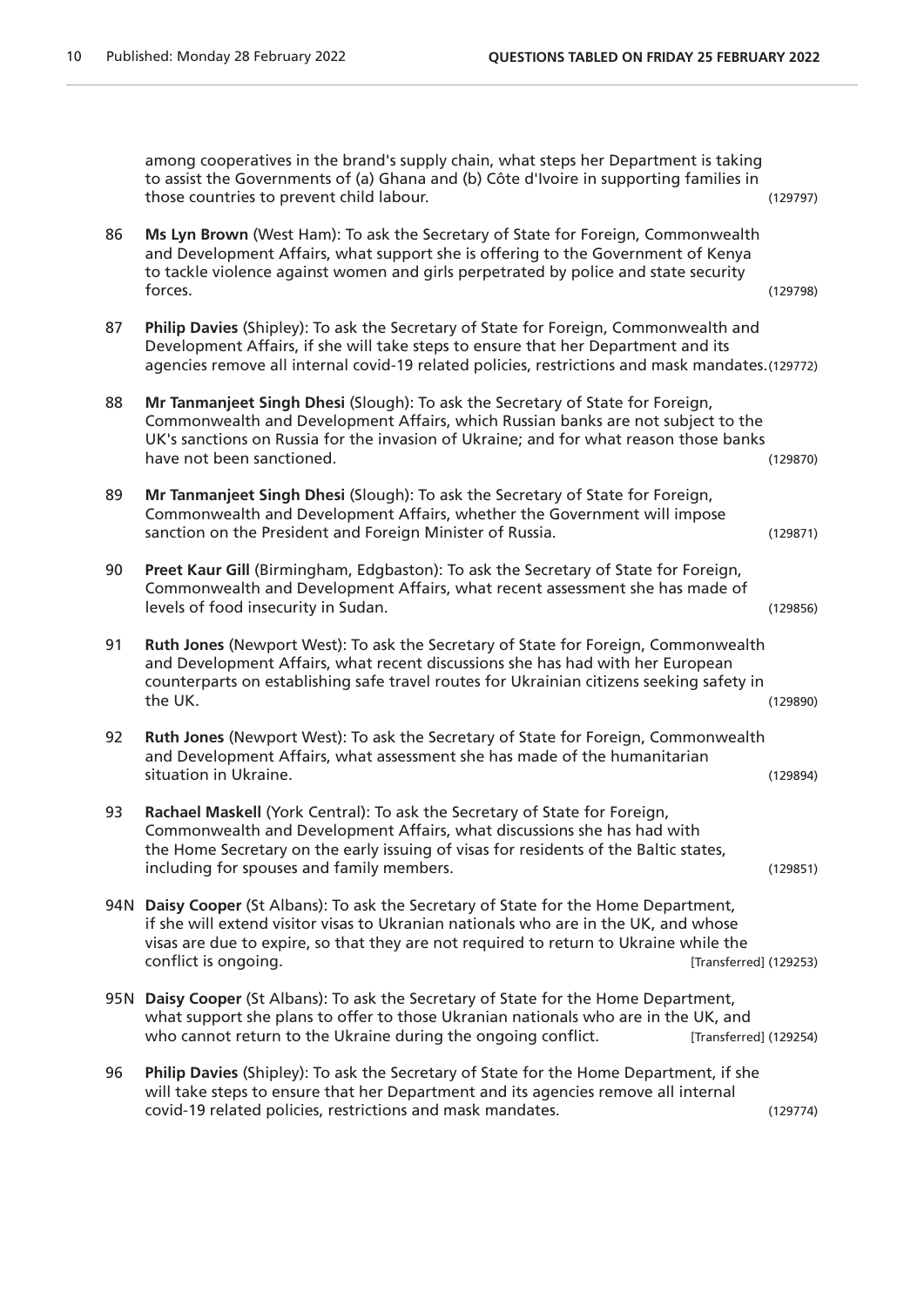| 97  | Caroline Lucas (Brighton, Pavilion): To ask the Secretary of State for the Home<br>Department, how many establishments are currently licensed under the Animals<br>(Scientific Procedures) Act 1986 to either breed, supply or use animals for scientific<br>procedures.                                                                                                                                                             | (129799) |
|-----|--------------------------------------------------------------------------------------------------------------------------------------------------------------------------------------------------------------------------------------------------------------------------------------------------------------------------------------------------------------------------------------------------------------------------------------|----------|
| 98  | Caroline Lucas (Brighton, Pavilion): To ask the Secretary of State for the Home<br>Department, how many establishments licensed under the Animals (Scientific<br>Procedures) Act 1986 are planned to receive full audits carried out in person by<br>Inspectors from the Animals in Science Regulation Unit during 2022.                                                                                                             | (129800) |
| 99  | Caroline Lucas (Brighton, Pavilion): To ask the Secretary of State for the Home<br>Department, what role animal welfare and ethical review bodies are expected to play<br>in the formal evaluation of project licences under the Animals in Science Regulation<br>Unit's Change Programme; and what steps she is taking to help ensure that those<br>bodies are (a) suitably independent and (b) adequately resourced for that role. | (129801) |
| 100 | Henry Smith (Crawley): To ask the Secretary of State for the Home Department, how<br>many inspectors were in post within the Animals in Science Regulation Unit as at 25<br>February 2022; and how that figure compares to the inspectors in post in (a) 2019, (b)<br>2020 and (c) 2021.                                                                                                                                             | (129802) |
| 101 | Philip Davies (Shipley): To ask the Secretary of State for Defence, if he will take steps<br>to ensure that his Department and its agencies remove all internal covid-19 related<br>policies, restrictions and mask mandates.                                                                                                                                                                                                        | (129775) |
| 102 | Mr Kevan Jones (North Durham): To ask the Secretary of State for Defence, if he will<br>provide details of the reprofiling of spending on ISTAR, as outlined in the Defence<br>and Equipment Plan.                                                                                                                                                                                                                                   | (129745) |
| 103 | Mr Kevan Jones (North Durham): To ask the Secretary of State for Defence, whether<br>the length of time taken to construct support facilities for F-35b, as outlined the<br>Defence and Equipment Plan, is connected with the Air Signature Assessment Facility. (129746)                                                                                                                                                            |          |
| 104 | Mr Kevan Jones (North Durham): To ask the Secretary of State for Defence, what<br>assessment he has made of when his Department will achieve its target that 60 per<br>cent of its staff receive financial qualifications.                                                                                                                                                                                                           | (129748) |
|     | 105 Mr Kevan Jones (North Durham): To ask the Secretary of State for Defence, for what<br>reason his Department considers that 30 per cent of the Defence Estate is not in an<br>acceptable condition.                                                                                                                                                                                                                               | (129749) |
| 106 | Mr Kevan Jones (North Durham): To ask the Secretary of State for Defence, whether<br>he has made an estimate of the number of staff planning to leave his Department in<br>the event that they achieve financial qualifications.                                                                                                                                                                                                     | (129750) |
| 107 | Mr Kevan Jones (North Durham): To ask the Secretary of State for Defence, whether<br>he plans to introduce 59 calibre ammunition for the UK's AS90 artillery.                                                                                                                                                                                                                                                                        | (129753) |
|     | 108 Mr Kevan Jones (North Durham): To ask the Secretary of State for Defence, whether<br>the UK Army is capable of deploying an Armoured Brigade in Estonia.                                                                                                                                                                                                                                                                         | (129754) |
| 109 | Mr Kevan Jones (North Durham): To ask the Secretary of State for Defence, how<br>many UK troops have fired AS90 in the past five years.                                                                                                                                                                                                                                                                                              | (129755) |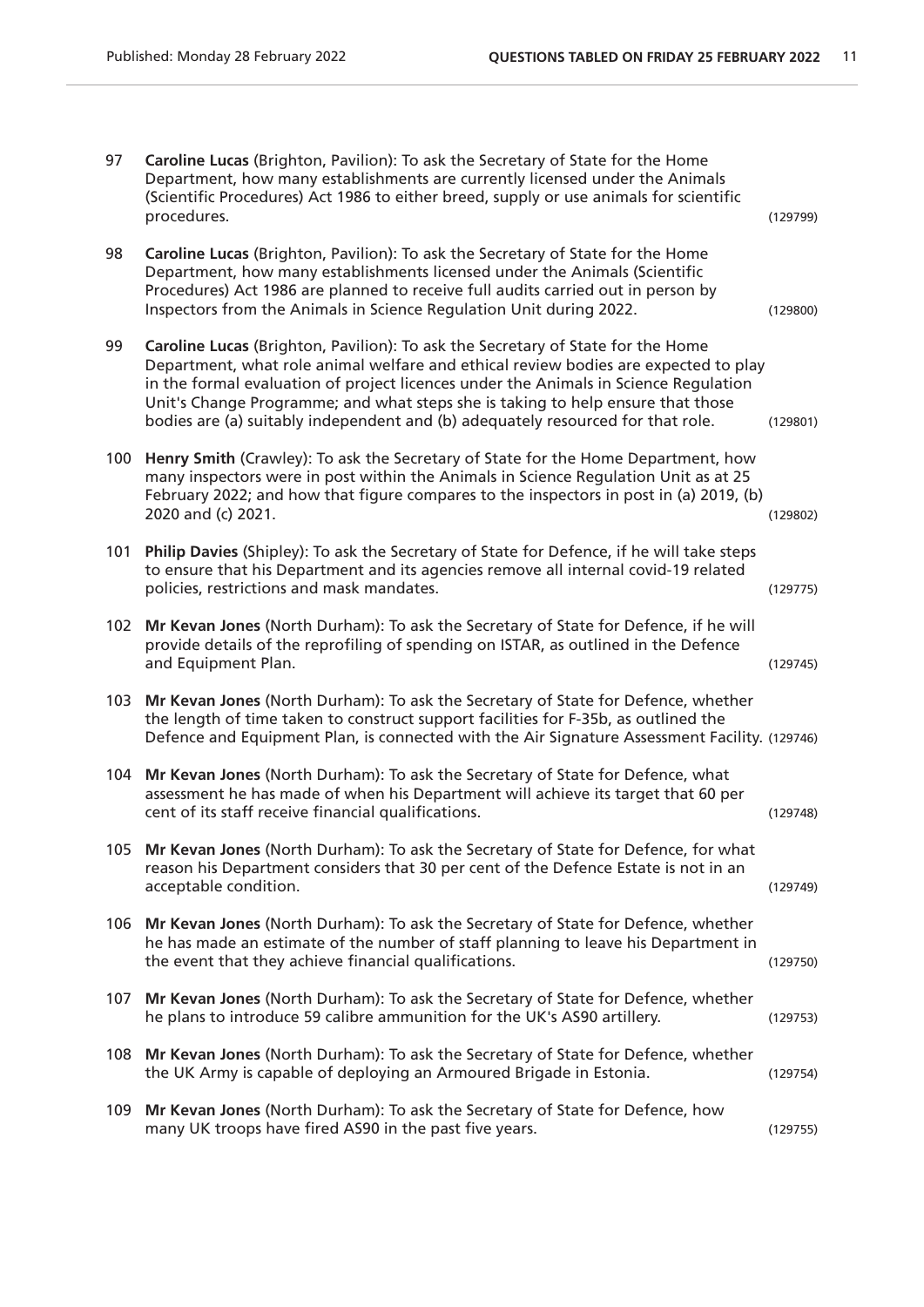|     | 110 Mr Kevan Jones (North Durham): To ask the Secretary of State for Defence, what the<br>basis is for the £120mn savings declared for Brimstone integration, in the Defence<br>and Equipment Plan.                                                                            | (129756) |
|-----|--------------------------------------------------------------------------------------------------------------------------------------------------------------------------------------------------------------------------------------------------------------------------------|----------|
| 111 | Mr Kevan Jones (North Durham): To ask the Secretary of State for Defence, for what<br>reason Meteor integration on the F-35b has been delayed.                                                                                                                                 | (129757) |
|     | 112 Mr Kevan Jones (North Durham): To ask the Secretary of State for Defence, for what<br>reason SPEAR integration on the F-35b has been delayed.                                                                                                                              | (129758) |
|     | 113 Mr Kevan Jones (North Durham): To ask the Secretary of State for Defence, for what<br>reason Puma has been allocated as a saving for the Department when its service life<br>has been extended.                                                                            | (129759) |
|     | 114 Mr Kevan Jones (North Durham): To ask the Secretary of State for Defence, what<br>assessment he has made of the effectiveness of each armed forces service reporting<br>their accounts and forecasting to the National Audit Office through a standardised<br>methodology. | (129760) |
| 115 | Rachael Maskell (York Central): To ask the Secretary of State for Defence, if he will<br>review the availability of his Department's housing leased from Annington Homes in<br>response to the potential increase in refugees resulting from the conflict in Ukraine.          | (129852) |
| 116 | Philip Davies (Shipley): To ask the Secretary of State for Justice, if he will take steps<br>to ensure that his Department and its agencies remove all internal covid-19 related<br>policies, restrictions and mask mandates.                                                  | (129776) |
| 117 | Stephen Morgan (Portsmouth South): To ask the Secretary of State for Justice, when<br>his Department plans to publish a response to the consultation on Modernising<br>Lasting Powers of Attorney.                                                                             | (129874) |
| 118 | Ruth Jones (Newport West): To ask the Prime Minister, if he will sanction the<br>President of Russia.                                                                                                                                                                          | (129893) |
| 119 | Alan Brown (Kilmarnock and Loudoun): To ask the Chancellor of the Exchequer, what<br>the total value was of National Insurance contributions received from people resident<br>in (a) Scotland and (b) the rest of the UK for each year since 2000.                             | (129838) |
|     | 120 Philip Davies (Shipley): To ask the Chancellor of the Exchequer, if he will take steps<br>to ensure that his Department and its agencies remove all internal covid-19 related<br>policies, restrictions and mask mandates.                                                 | (129773) |
| 121 | Matt Vickers (Stockton South): To ask the Chancellor of the Exchequer, what recent<br>estimate the Government has made of the relative cost of production for (a) wine, (b)<br>beer, (c) cider and (d) spirits.                                                                | (129902) |
| 122 | Matt Vickers (Stockton South): To ask the Chancellor of the Exchequer, what recent<br>assessment he has made of the potential impact of the proposals published in the<br>Alcohol Tax Review on the UK-Australia free trade agreement.                                         | (129903) |
| 123 | Ruth Jones (Newport West): To ask the Secretary of State for Wales, whether he has<br>had with the Welsh Government on the Russian invasion of Ukraine and its potential<br>impact on the people in Wales.                                                                     | (129891) |
|     | 124 Ruth Jones (Newport West): To ask the Secretary of State for Wales, how many Welsh<br>(a) citizens and (b) residents are of Ukrainian heritage.                                                                                                                            | (129892) |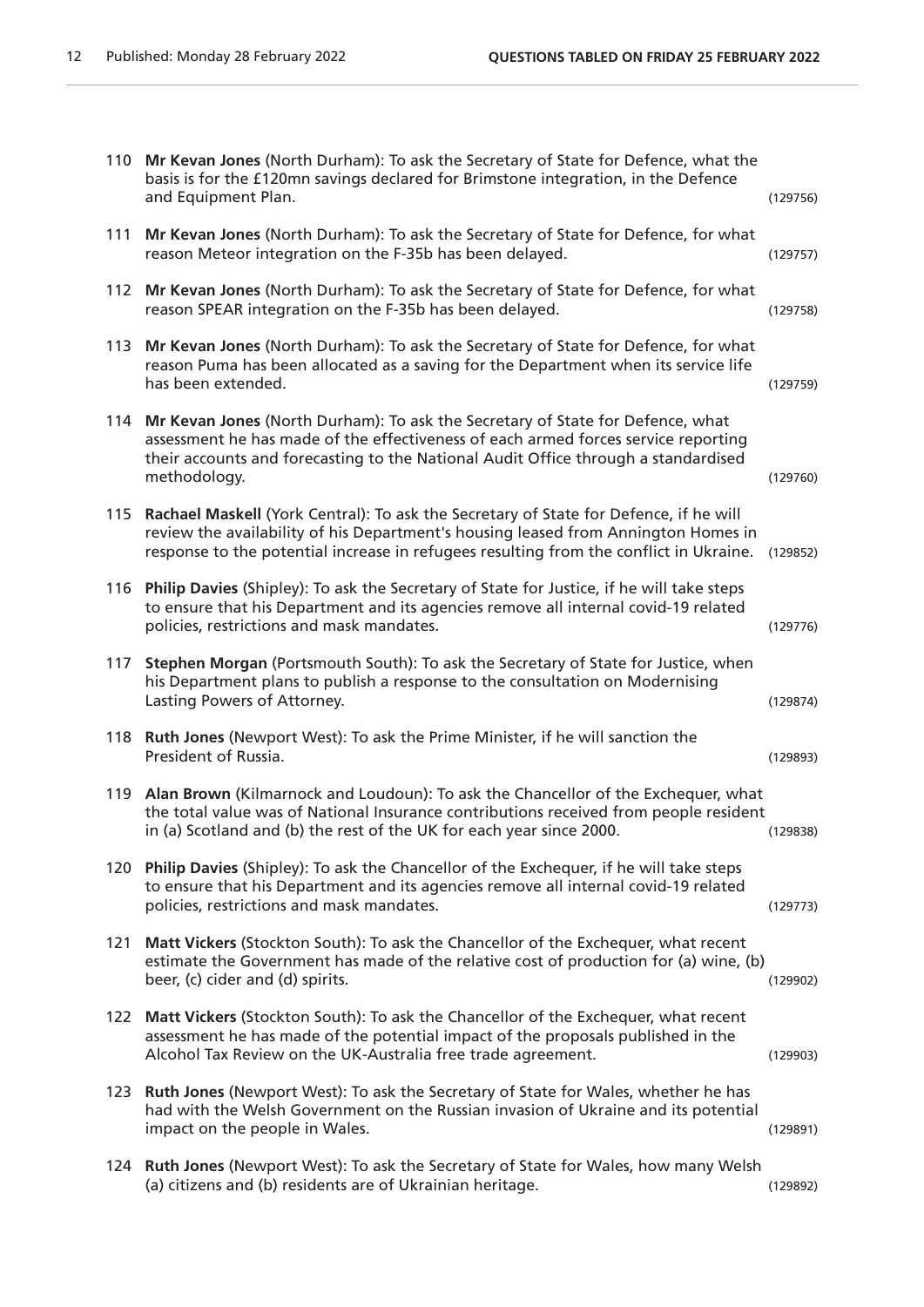- 125 **Ms Lyn Brown** (West Ham): To ask the Minister for Women and Equalities, what information she holds on the process that was used for the production of planned EHRC guidance for schools on how to support trans children over the past five years; and what plans the EHRC has to publish such guidance in the next year. (129779)
- 126 **Anneliese Dodds** (Oxford East): To ask the Minister for Women and Equalities, what assessment she has made of the risk to people from (a) Black, Asian and minority ethnic backgrounds, (b) LGBT+ minorities and (c) religious minorities as a result of the Russian Federation's invasion of Ukraine; and if she will make a statement. (129876)
- 127 **Anneliese Dodds** (Oxford East): To ask the Minister for Women and Equalities, what support her Department is offering to people from (a) Black, Asian and minority ethnic backgrounds, (b) LGBT+ minorities and (c) religious minorities in the Ukraine; and if she will make a statement. (129877)
- 128 **Anneliese Dodds** (Oxford East): To ask the Minister for Women and Equalities, what steps the Government is taking to support the evacuation of people where needed from (a) Black, Asian and minority ethnic backgrounds, (b) LGBT+ minorities and (c) religious minorities from Ukraine; and if she will make a statement. (129878)
- 129 **Sir Mark Hendrick** (Preston): To ask the Minister for Women and Equalities, whether her Department has made an assessment of the impact of the availability of childcare on the retention of mothers in the workforce. (129905)

#### **Questions for Answer on Wednesday 2 March**

Questions for Written Answer

| 1 N | Angela Rayner (Ashton-under-Lyne): To ask the Minister for the Cabinet Office, what<br>estimate his Department has made of the number of cyber attacks there have been in<br>each of the last five years on UK companies by a hostile state.                                               | (129813) |
|-----|--------------------------------------------------------------------------------------------------------------------------------------------------------------------------------------------------------------------------------------------------------------------------------------------|----------|
| 2N  | Angela Rayner (Ashton-under-Lyne): To ask the Minister for the Cabinet Office,<br>what estimate his Department has made of the number of cyber attacks which have<br>involved ransomware in each of the last five years on UK companies by a hostile state.(129814)                        |          |
| 3N  | Angela Rayner (Ashton-under-Lyne): To ask the Minister for the Cabinet Office, what<br>estimate his Department has made of the number of cyber attacks in each of the last<br>five years on UK public sector organisations by a hostile state.                                             | (129815) |
| 4N  | Angela Rayner (Ashton-under-Lyne): To ask the Minister for the Cabinet Office,<br>pursuant to the Answer of 24 February 2022 to Question 126664 on Undocumented<br>Migrants: English Channel, whether the Chancellor of the Duchy of Lancaster is<br>working on the small boats taskforce. | (129816) |
| 5N  | Angela Rayner (Ashton-under-Lyne): To ask the Minister for the Cabinet Office, if he<br>will publish a breakdown of the costs of ransomware demands for UK businesses in<br>the last three years.                                                                                          | (129817) |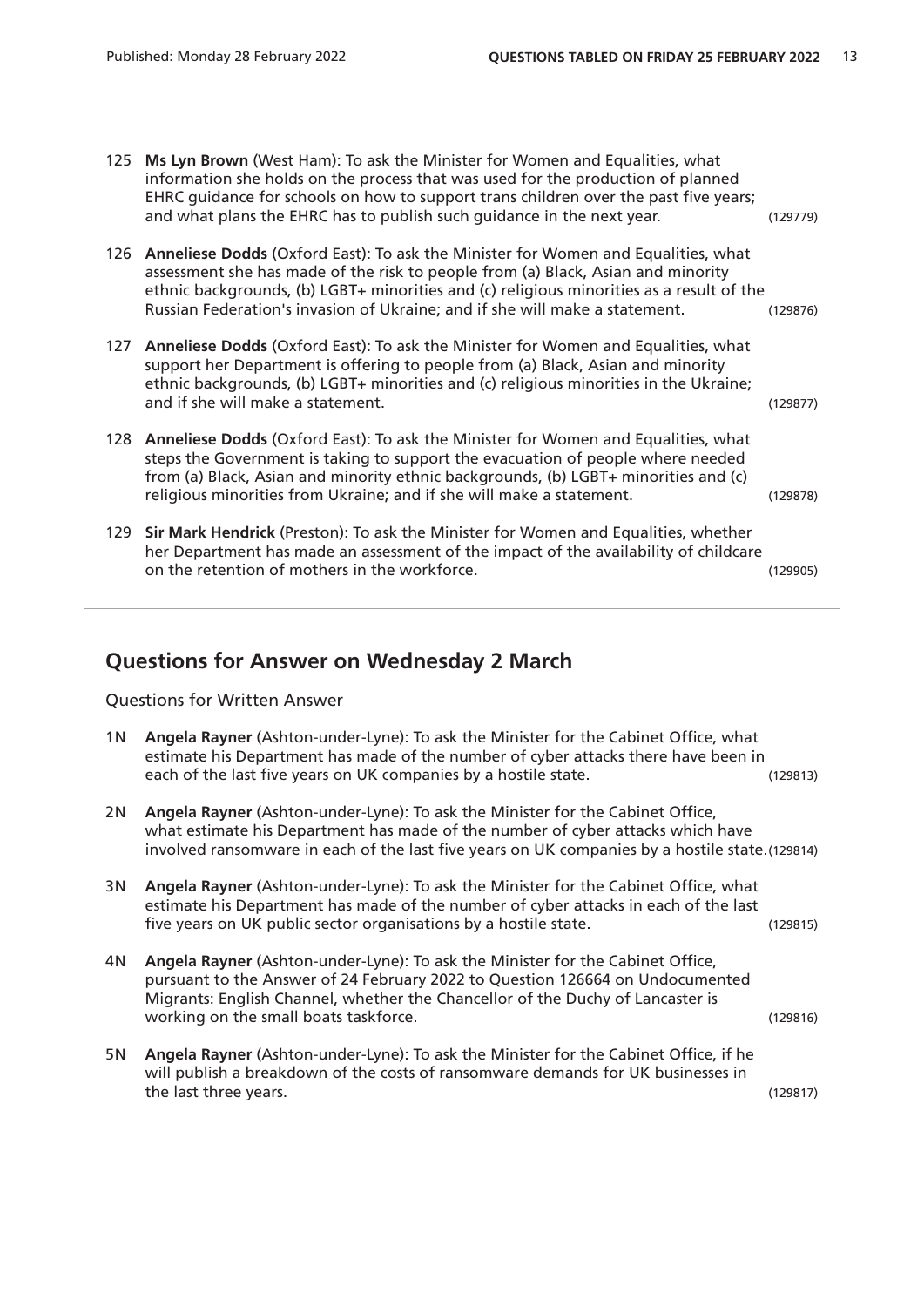| 6N  | Colleen Fletcher (Coventry North East): To ask the Secretary of State for Business,<br>Energy and Industrial Strategy, what estimate he has made of the amount of funding<br>allocated from the public purse to businesses in (a) Coventry North East constituency<br>and (b) Coventry to encourage (i) economic growth and (ii) employment in each of<br>the last three years. | (129818) |
|-----|---------------------------------------------------------------------------------------------------------------------------------------------------------------------------------------------------------------------------------------------------------------------------------------------------------------------------------------------------------------------------------|----------|
| 7 N | Mr Kevan Jones (North Durham): To ask the Secretary of State for Business, Energy<br>and Industrial Strategy, when the Minister for the Post Office last met with the<br>Justice For Sub-postmasters Alliance.                                                                                                                                                                  | (129751) |
| 8N  | Owen Thompson (Midlothian): To ask the Secretary of State for Business, Energy and<br>Industrial Strategy, what steps he plans to take to support UK-based businesses with<br>operations in Ukraine that are affected by the Russian invasion of that country.                                                                                                                  | (129853) |
| 9N  | Lucy Powell (Manchester Central): To ask the Secretary of State for Digital, Culture,<br>Media and Sport, how many times the Public Service Broadcasting Advisory Panel has<br>met since it was established; which Ministers attended each meeting; and if she will<br>publish the minutes of each meeting of the Panel.                                                        | (129812) |
|     | 10N Colleen Fletcher (Coventry North East): To ask the Secretary of State for Education,<br>what estimate he has made of the adequacy of the funding available for adult<br>education courses within (a) Coventry, (b) the West Midlands and (c) England in each<br>of the last three years.                                                                                    | (129819) |
|     | 11N Colleen Fletcher (Coventry North East): To ask the Secretary of State for Education,<br>how much funding the Government has allocated to businesses in Coventry to<br>support the recruitment of apprentices in each of the last three years.                                                                                                                               | (129820) |
|     | 12N Colleen Fletcher (Coventry North East): To ask the Secretary of State for Education,<br>what steps his Department is taking to improve social mobility in post-16 education<br>for people in (a) Coventry North East constituency, (b) Coventry, (c) the West<br>Midlands and (d) England.                                                                                  | (129821) |
|     | 13N Christine Jardine (Edinburgh West): To ask the Secretary of State for Education, what<br>estimate he has made of the number of children who learn British Sign Language in<br>primary school.                                                                                                                                                                               | (129862) |
|     | 14N Christine Jardine (Edinburgh West): To ask the Secretary of State for Education, how<br>much funding his Department provides for British Sign Language (a) resources and<br>(b) teaching in primary schools.                                                                                                                                                                | (129863) |
|     | 15N Rachael Maskell (York Central): To ask the Secretary of State for Education, what<br>assessment he has made of the ability of graduates to meet the new payment of<br>student loans regime in the context of the rise in the cost of living.                                                                                                                                | (129846) |
|     | 16N Mr Tanmanjeet Singh Dhesi (Slough): To ask the Secretary of State for International<br>Trade, what proportion of the total value of UK-Russian trade will be affected by the<br>implementation of sanctions on Russia for the invasion of Ukraine.                                                                                                                          | (129869) |
|     | 17N Mr David Jones (Clwyd West): To ask the Secretary of State for Transport, whether he<br>has had recent discussions with his European counterparts on prohibiting Aeroflot<br>flights from operating in the territory and airspace of those countries.                                                                                                                       | (129761) |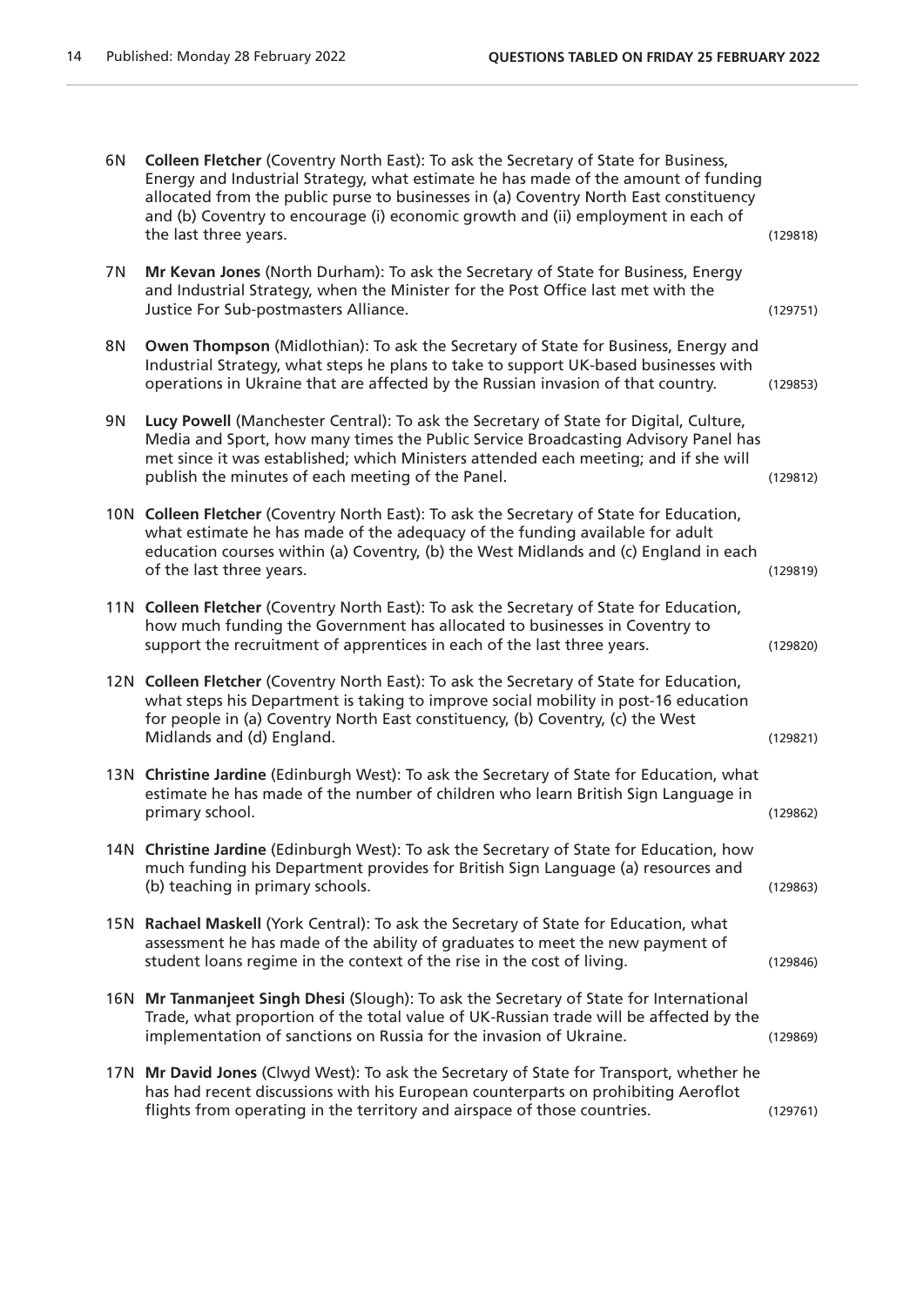|     | 18N Conor McGinn (St Helens North): To ask the Secretary of State for Transport, what<br>steps he is taking to increase the number of publicly available electric vehicle<br>charging devices in (a) St Helens Metropolitan Borough, (b) Merseyside and (b) the<br>North West.                                                                                        | (129831) |
|-----|-----------------------------------------------------------------------------------------------------------------------------------------------------------------------------------------------------------------------------------------------------------------------------------------------------------------------------------------------------------------------|----------|
|     | 19N Conor McGinn (St Helens North): To ask the Secretary of State for Transport, what<br>support his Department is providing to local authorities in (a) Merseyside and (b) the<br>North West region to (i) encourage public uptake in electric vehicles and (b) ensure<br>appropriate infrastructure is in place to facilitate increased usage.                      | (129832) |
|     | 20N Dan Carden (Liverpool, Walton): To ask the Secretary of State for Health and Social<br>Care, pursuant to the Answer of 24 February 2022 to Question 119788, what steps<br>he is taking to tackle to the increase in waiting times for children and young people<br>with eating disorders.                                                                         | (129873) |
|     | 21N Justin Madders (Ellesmere Port and Neston): To ask the Secretary of State for Health<br>and Social Care, in light of the removal of the prohibition on elected councillors<br>serving on Integrated Care Boards, whether he plans to rerun the recruitment process<br>for these bodies.                                                                           | (129829) |
| 22N | Mr Tanmanjeet Singh Dhesi (Slough): To ask the Secretary of State for Foreign,<br>Commonwealth and Development Affairs, what steps she is taking to engage with<br>Commonwealth nations on the Russian invasion of Ukraine.                                                                                                                                           | (129864) |
|     | 23N Mr Tanmanjeet Singh Dhesi (Slough): To ask the Secretary of State for Foreign,<br>Commonwealth and Development Affairs, what steps she is taking to mitigate<br>Russian (a) influence in and (b) use of British Overseas Territories in order to benefit<br>Russian strategic interests.                                                                          | (129865) |
|     | 24N Mr Tanmanjeet Singh Dhesi (Slough): To ask the Secretary of State for Foreign,<br>Commonwealth and Development Affairs, what steps the Government plans to take<br>in response to the Russian Government's decision to ban UK airlines from operating<br>in Russia and accessing Russian airspace.                                                                | (129866) |
| 25N | Mr Tanmanjeet Singh Dhesi (Slough): To ask the Secretary of State for Foreign,<br>Commonwealth and Development Affairs, what assessment the Government has<br>made of the extent of potential further economic sanctions against Russia; and for<br>what reason those sanctions have not been implemented to date.                                                    | (129868) |
|     | 26N Preet Kaur Gill (Birmingham, Edgbaston): To ask the Secretary of State for Foreign,<br>Commonwealth and Development Affairs, what assessment she has made of the<br>impact of the war in Ukraine on countries that receive a high proportion of their<br>wheat imports from Russia, including (a) Sudan, (b) Yemen and (c) other countries in<br>the MENA region. | (129854) |
|     | 27N Preet Kaur Gill (Birmingham, Edgbaston): To ask the Secretary of State for Foreign,<br>Commonwealth and Development Affairs, what recent assessment she has made of<br>levels of food insecurity in Yemen.                                                                                                                                                        | (129855) |
|     | 28N Preet Kaur Gill (Birmingham, Edgbaston): To ask the Secretary of State for Foreign,<br>Commonwealth and Development Affairs, how much and what proportion of UK aid<br>had gender equality as a (a) significant and (b) principal objective in 2020.                                                                                                              | (129857) |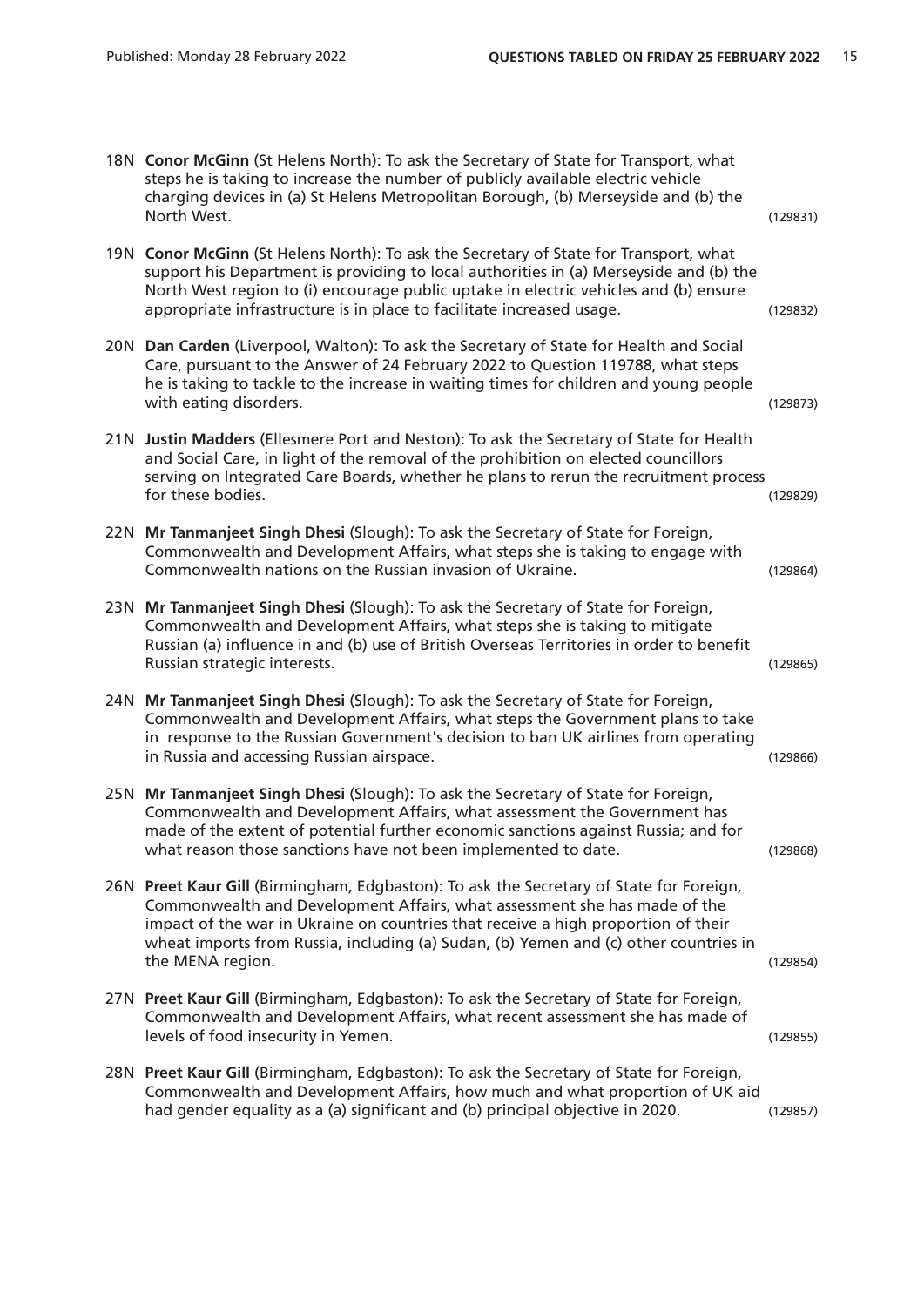|     | 29N Rachael Maskell (York Central): To ask the Secretary of State for Foreign,<br>Commonwealth and Development Affairs, what assessment has she made of the risk<br>to residents of the Baltic countries; and whether she plans to recommend that British<br>nationals in those countries repatriate, in the context of the conflict in Ukraine.                                                              | (129850) |
|-----|---------------------------------------------------------------------------------------------------------------------------------------------------------------------------------------------------------------------------------------------------------------------------------------------------------------------------------------------------------------------------------------------------------------|----------|
|     | 30N Dr Julian Lewis (New Forest East): To ask the Secretary of State for the Home<br>Department, how many high net-worth Russian people were granted British<br>citizenship on the basis of their wealth in each year since 2010 broken down by<br>people who subsequently (a) retained and (b) renounced Russian citizenship.                                                                                | (129730) |
|     | 31N Rachael Maskell (York Central): To ask the Secretary of State for the Home<br>Department, how many refugees from Ukraine she is planning to take into the UK.                                                                                                                                                                                                                                             | (129847) |
| 32N | Rachael Maskell (York Central): To ask the Secretary of State for the Home<br>Department, what accommodation she plans to make available for refugees from the<br>Ukraine.                                                                                                                                                                                                                                    | (129848) |
| 33N | Rachael Maskell (York Central): To ask the Secretary of State for the Home<br>Department, what steps she plans to take to fast track visas for Ukrainian citizens<br>coming to the UK.                                                                                                                                                                                                                        | (129849) |
| 34N | Layla Moran (Oxford West and Abingdon): To ask the Secretary of State for the Home<br>Department, how many people work for ActionFraud (a) in total and (b) focussing on<br>cyber-fraud.                                                                                                                                                                                                                      | (129875) |
| 35N | Mr Kevan Jones (North Durham): To ask the Secretary of State for Defence, for what<br>reason the CDEL costs on the purchase of the E-7 Wedgetail has not changed despite<br>the programme reprofiling.                                                                                                                                                                                                        | (129744) |
| 36N | Mr Kevan Jones (North Durham): To ask the Secretary of State for Defence, if he<br>will provide further details of how the £1.1 billion allocated to new Special Forces<br>equipment is planned to be spent.                                                                                                                                                                                                  | (129747) |
|     | 37N Mr Kevan Jones (North Durham): To ask the Secretary of State for Defence, whether<br>he has any plans to restock the Army's support of Main Battle Tank and Light Anti-<br>tank Weapon, also known as NLAW.                                                                                                                                                                                               | (129752) |
|     | 38N Colleen Fletcher (Coventry North East): To ask the Secretary of State for Justice, what<br>proportion of appeals to the tribunals service in (a) Coventry, (b) the West Midlands<br>and (c) England in respect of (i) personal independence payments, (ii) employment<br>and support allowance, (iii) jobseeker's allowance and (iv) universal credit were<br>successful in each of the last three years. | (129822) |
|     | 39N Dan Jarvis (Barnsley Central): To ask the Chancellor of the Exchequer, whether he has<br>made an assessment of the potential effect on consumer (a) rights and (b) choice of<br>the introduction of the energy bills rebate.                                                                                                                                                                              | (129811) |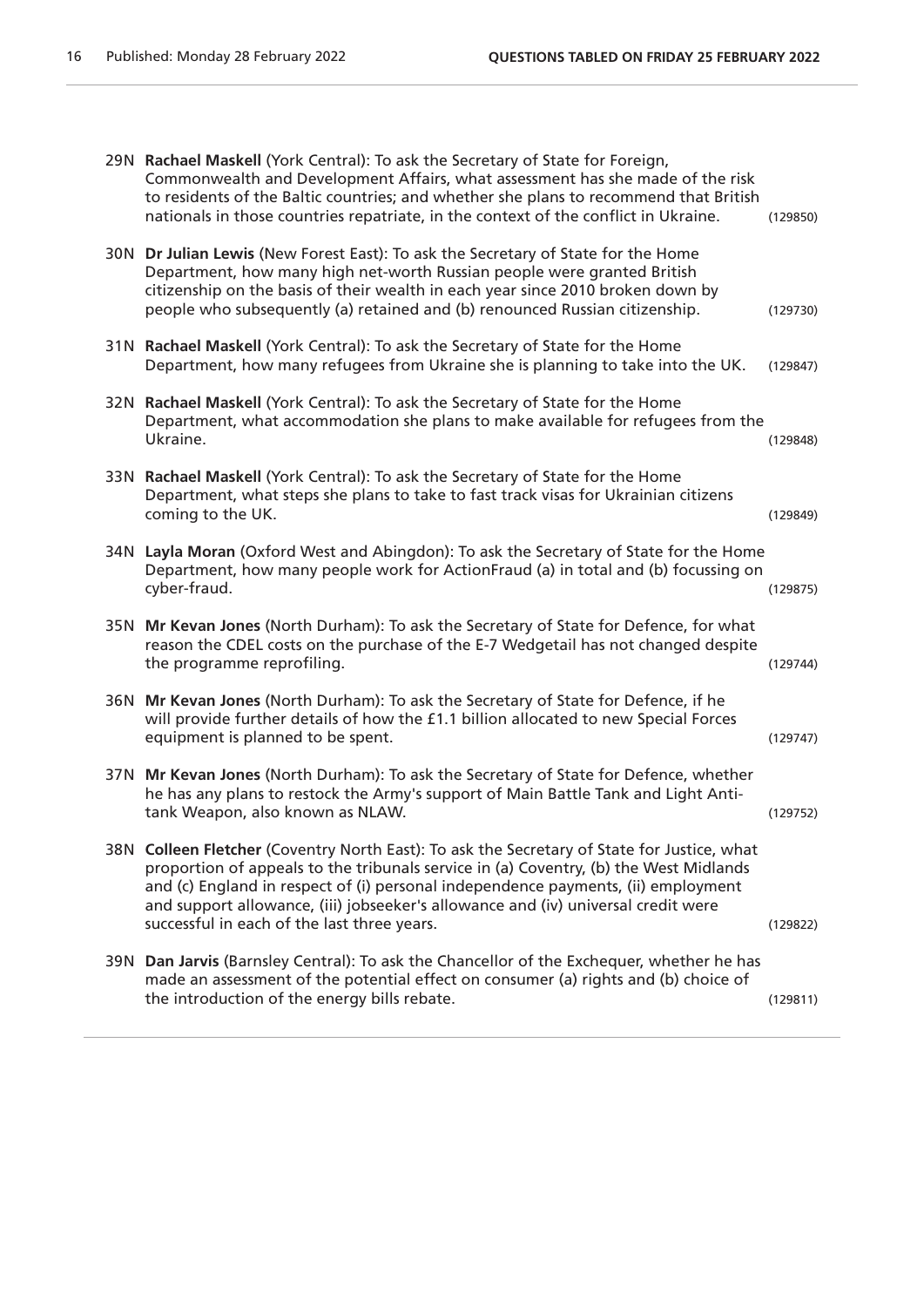# **Questions for Answer on Thursday 3 March**

Questions for Written Answer

| 1 <sub>N</sub> | Luke Pollard (Plymouth, Sutton and Devonport): To ask the Secretary of State for<br>Environment, Food and Rural Affairs, what percentage of seasonal agricultural<br>workers come from Ukraine; and if he will make a statement.                                                                     | (129881) |
|----------------|------------------------------------------------------------------------------------------------------------------------------------------------------------------------------------------------------------------------------------------------------------------------------------------------------|----------|
| 2N             | Lloyd Russell-Moyle (Brighton, Kemptown): To ask the Secretary of State for<br>Environment, Rural and Food Affairs, with reference to his Department's Action Plan<br>for Animal Welfare published on 12 May 2021, what his timescale is for examining<br>the use of cages for laying hens.          | (129858) |
| 3N             | Lloyd Russell-Moyle (Brighton, Kemptown): To ask the Secretary of State for<br>Environment, Food and Rural Affairs, what representations he has made to the (a)<br>Welsh Government, (b) Scottish Government and (c) Northern Ireland Executive on<br>banning the use of cages for laying hens.      | (129859) |
| 4N             | Lloyd Russell-Moyle (Brighton, Kemptown): To ask the Secretary of State for<br>Environment, Food and Rural Affairs, what assessment he has made of the<br>implications for his policies of the EU's decision to ban the use of cages for farm<br>animals in the EU by 2027.                          | (129860) |
| 5N             | Lloyd Russell-Moyle (Brighton, Kemptown): To ask the Secretary of State for<br>Environment, Food and Rural Affairs, how much funding he will allocate through the<br>Animal Health and Welfare Pathway to support poultry farmers to transition to cage-<br>free systems.                            | (129861) |
| 6N             | Daniel Zeichner (Cambridge): To ask the Secretary of State for Environment, Food<br>and Rural Affairs, whether the funding for the Environmental Land Management<br>Scheme will be split equally between the Sustainable Farming Incentive, Local Nature<br>Recovery and Landscape Recovery schemes. | (129823) |
| 7N             | Claire Hanna (Belfast South): To ask the Secretary of State for the Home Department,<br>if she will make an assessment of the potential merits of establishing a fast track<br>refugee process for people fleeing Ukraine and Russia in the context of the recent<br>invasion.                       | (129900) |
| 8N             | Ruth Jones (Newport West): To ask the Secretary of State for the Home Department,<br>what recent steps she has taken to establish a safe and legal route for Ukrainians<br>seeking asylum to travel to the UK.                                                                                       | (129889) |
| 9N             | Luke Pollard (Plymouth, Sutton and Devonport): To ask the Secretary of State for the<br>Home Department, how many seasonal agricultural work permits were approved for<br>workers from Ukraine in the last 3 years.                                                                                  | (129880) |
|                | 10N Luke Pollard (Plymouth, Sutton and Devonport): To ask the Secretary of State for the<br>Home Department, when she plans to establish a safe and legal route for Ukrainian<br>asylum seekers to enter the UK.                                                                                     | (129882) |
|                |                                                                                                                                                                                                                                                                                                      |          |